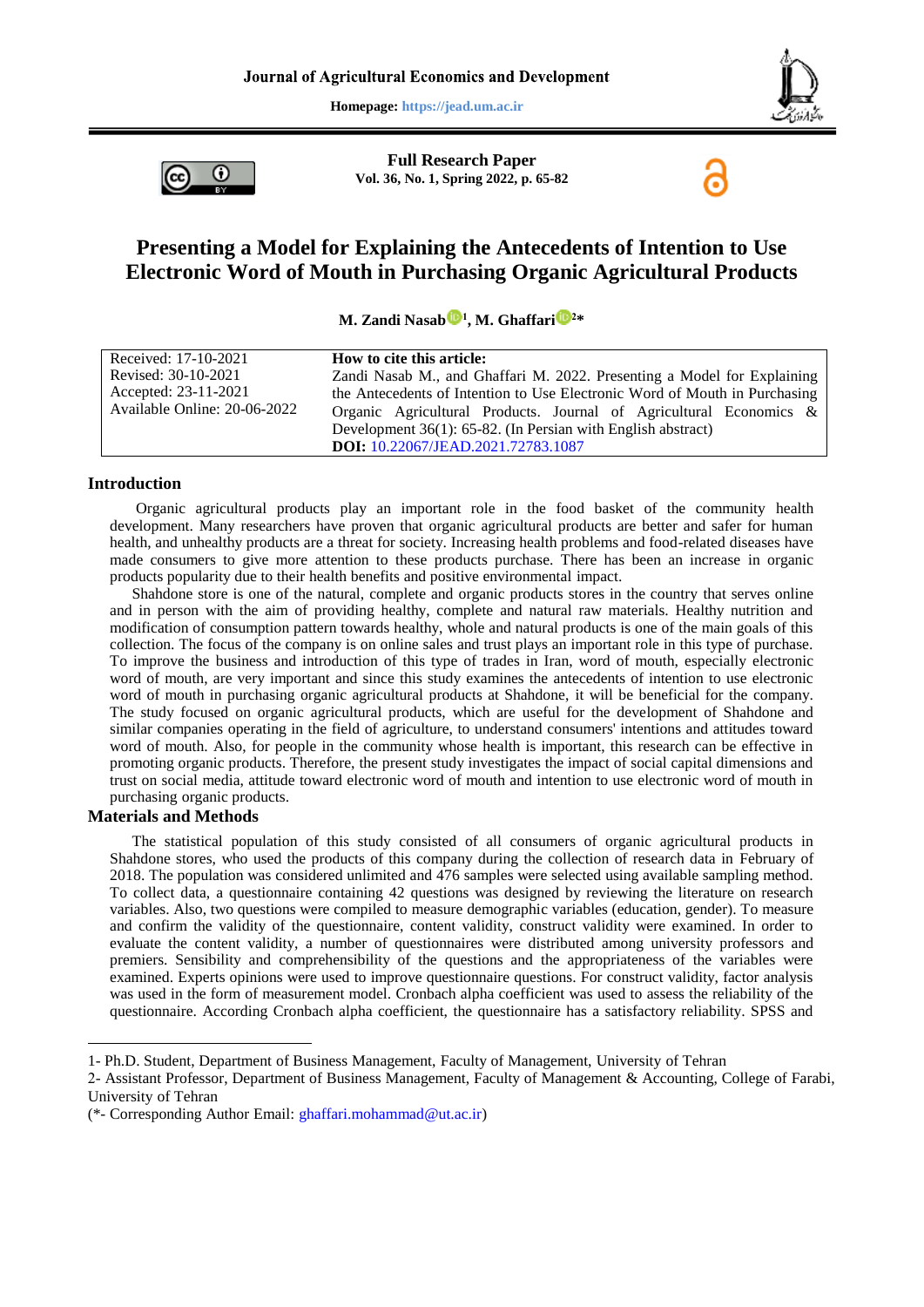LISREL statistical software were used to analyses the research data and test hypotheses.

#### **Results and Discussion**

The findings of this study showed that attitudes toward electronic word of mouth are influential on the intention to use electronic word of mouth in purchasing organic agricultural products, on the other hand, there are some antecedents before obtaining attitudes toward electronic word of mouth which include; social capital in social media and trust in social media.

## **Conclusion**

The results of the first and third hypotheses of the study indicate that voluntary social media participation has an impact on competency and behavioral stability, but the second hypothesis was not confirmed. Social media engagement when it comes to the sense of altruism and volunteering to give information, it gradually builds the ability to influence people, so having people on social media and through social media can impact others. The results of hypotheses fourth, fifth and sixth indicate that adherence to social commitments in social media affects the competence of influencers, the honesty of reputable people and their behavioral stability. People who are committed to social commitment, including indicators of doing the right thing, observing fairness, performing social duties, and a sense of responsibility to the community can help and influence others as a worthy person. Hypothesis seventh states that collaboration in social media affects its competence. The eighth and ninth hypotheses were not confirmed. People who help others, and have expertise in organic products, can play a vital role in people health. The results of the tenth and eleventh hypotheses of ethical-cultural interactions in social media influenced the competence and honesty of reputable people, but the twelfth hypothesis of ethical-cultural interactions in social media did not support behavioral stability. Expanding the culture of using healthy products will allow more people to participate in organic products. One of the problems with organic products is the exaggeration of the benefits of organic products, which should be minimized by cultural planning for these products. Hypothesis thirteenth states that common values in social media influence the competence of influencer and fourteenth and fifteenth hypotheses were not confirmed. Having commonalities and closeness of ideas makes others more important to people. When people are close to each other, they are more concerned about others and try to pay more attention to the consequences of their suggestions. The results of hypotheses sixteenth, seventeenth, and eighteenth indicate that influential competence, honesty of reputable people, and respect for behavioral stability in social media influence attitudes toward electronic word of mouth. Hypothesis nineteenth states that attitude towards electronic word of mouth influenced intention to use electronic word of mouth in purchasing organic agricultural products, this hypothesis was confirmed. The emerging attitude towards electronic word of mouth led to intention to use electronic word of mouth. Organic farming, or acceptance of information by the individual, before purchase.

**Keywords:** Electronic word of mouth, Organic agricultural products, Social capital, Trust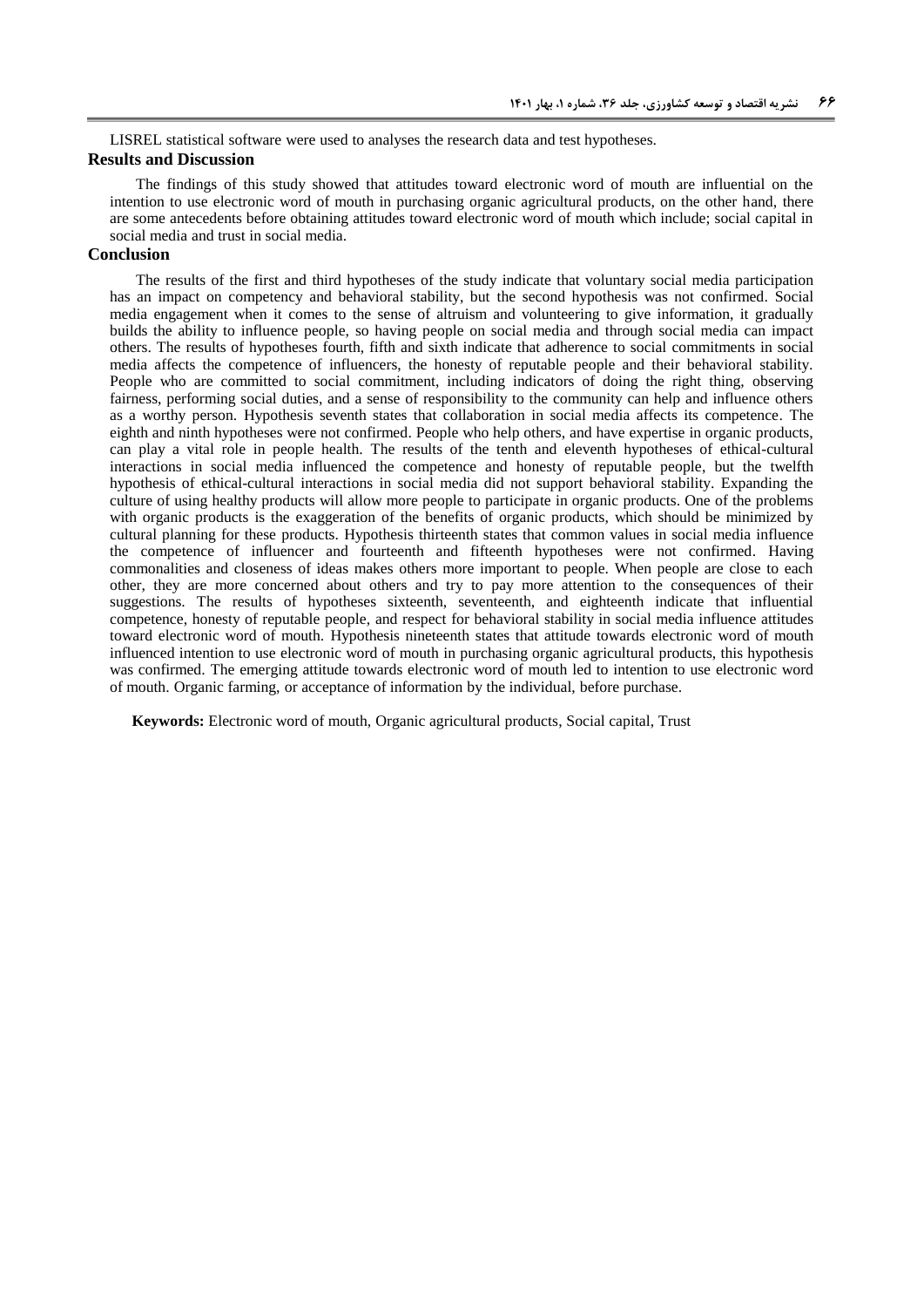

**زندی نسب و غفاری، ارائه مدلی برای تبیین پیشایندهای قصد استفاده از ارتباطات توصیهای الکترونیکی... 66 https://jead.um.ac.ir**

**مقاله پژوهشی جلد ،63 شماره ،1 بهار ،1041 ص 36-28**

**ارائه مدلی برای تبیین پیشایندهای قصد استفاده از ارتباطات توصیهای الکترونیکی در خرید محصوالت ارگانیک کشاورزی**

> **- محمد غفاری <sup>1</sup> مصطفی زندی نسب \*2** تاریخ دریافت: 0077/70/52 تاریخ پذیرش: 0077/70/75

## **چکیده**

محصولات ارگانیگ و کشاورزی نقش مهمی در سبد غذایی افراد جامعه دارند و محصولات ارگانیک کشاورزی که به درستی فـرآوری شـدهانـد، در سلامت زندگی افراد بسیار مهم میباشند. اگر افراد جامعه خواهان افزایش استفاده از این محصولات میباشند، میتوانند از ارتباطات توصـیهای اسـتفاده کنند تا این محصولات را به یکدیگر معرفی نمایند. با توجه به گسترش شبکهها و رسانههای اجتماعی نقش ارتباطات توصیهای الکترونیک در این زمینه بسیار حائز اهمیت شده است. این که ارتباطات توصیهای در چه صورت توسط افراد پذیرفته میشود برای گسترش این محصولات تعیینکننده است، لذا در پژوهش حاضر پیشایندهای که بر قصد استفاده از ارتباطات توصیهای الکترونیک در خرید محصولات ارگانیک میتوانند تاثیرگذار باشند، بررسی شـد. این پژوهش از نظر هدف، کاربردی و از نظر گردآوری دادهها، توصیفی میباشد. جامعه آماری در این پژوهش شامل کلیه مشتریان شرکت شـاهدونه در سراسر کشور است که در دوره جمعآوری دادههای پژوهش در بهمن و اسفند سال ۱۳۹۶ از مشتریان این شرکت بودهاند. روایی پرسشنامه توسط خبرگان و روایی سازه سنجیده شد؛ ضریب آلفای کرونباخ جهت بررسی پایایی، تحلیل عاملی اکتشافی جهت کاهش متغیرهای پژوهش و به منظور خلاصهسازی دادههای جمعیت شناختی از نرمافزار SPSS استفاده شد و جهت تحلیل عاملی تاییدی به منظور تایید ابعاد و گویههای پژوهش و بررسـی فرضـیههـای پژوهش در مورد رد یا قبول آنها از نرمافزار LISREL استفاده شد. یافتههای پژوهش نشان داد که نگرش نسبت به ارتباطات توصیهای الکترونیکی بر قصد استفاده از ارتباطات توصیهای الکترونیکی در خرید محصولات ارگانیک کشاورزی تاثیرگذار است؛ همچنین، پیشایندهای قبل از نگـرش نسـبت بـه ارتباطات توصیهای الکترونیکی دامل سرمایه اجتماعی در رسانههای اجتماعی و اعتماد در رسانههای اجتماعی است.

> **واژههای کلیدی:** ارتباطات توصیهای الکترونیکی اعتماد سرمایه اجتماعی محصوالت ارگانیک کشاورزی M31 I19 Q13 :JEl طبقهبندی

> > $\overline{a}$

#### **مقدمه**

محصولات ارگانیک کشاورزی به شرایط و محصولاتی اشاره دارد که محصولات به طور کامل سالم و بدون هیچگونه آلـودگی از جملـه باکتری، انگلی و شیمیایی باشد. مطالعات علمی نشان میدهد ک4 در

دهههای اخیر با توسعه فناوری و افـزایش اسـتفاده از مـواد افزودنـی، سموم دفع آفات، آنتی بیوتیکها و هورمونها در تولید مواد غـذایی در کشورهای در حال توسعه، اثـرات نـامطلوب و مضـر بـرای سـلامت انســانهــا بــه دلیــل اســتفاده از ایــن مــواد بــه وجــود آمــده اســت )2016 .,*al et* [Ranjbarshamsi](#page-17-0)). اما متاسفانه بر اساس ومرار مرکرز تحقیقات ارگانیک در جهان که در سال ۲۰۲۱ منتشر کرده است، ایران تنها دارای ۱۱۹۱۶ هکتار برای محصولات ارگانیک میباشد و قابل ذکر است کره ایرران رتبره 32 از 679 کشرور جهران را در ایرن رتبهبندی دارا میباشد (FiBL/IFOM, 2021). همچنین، قابل ذکر است که میزان سرطان دستگاه گوارش در بین مردم ایران در مقایسه

<sup>-6</sup> دانشجوی دکتری گرو مدیریت بازرگانی دانشکد مدیریت دانشگا تهران -2 استادیار گرو مدیریت بازرگانی دانشکد مدیریت و حسابداری پردیس فرارابی دانشگاه تهران

<sup>)</sup>Email: [ghaffari.mohammad@ut.ac.ir](Email:%20ghaffari.mohammad@ut.ac.ir%20) :مسئول نویسند -)\* DOI: [10.22067/JEAD.2021.72783.1087](https://dx.doi.org/10.22067/JEAD.2021.72783.1087)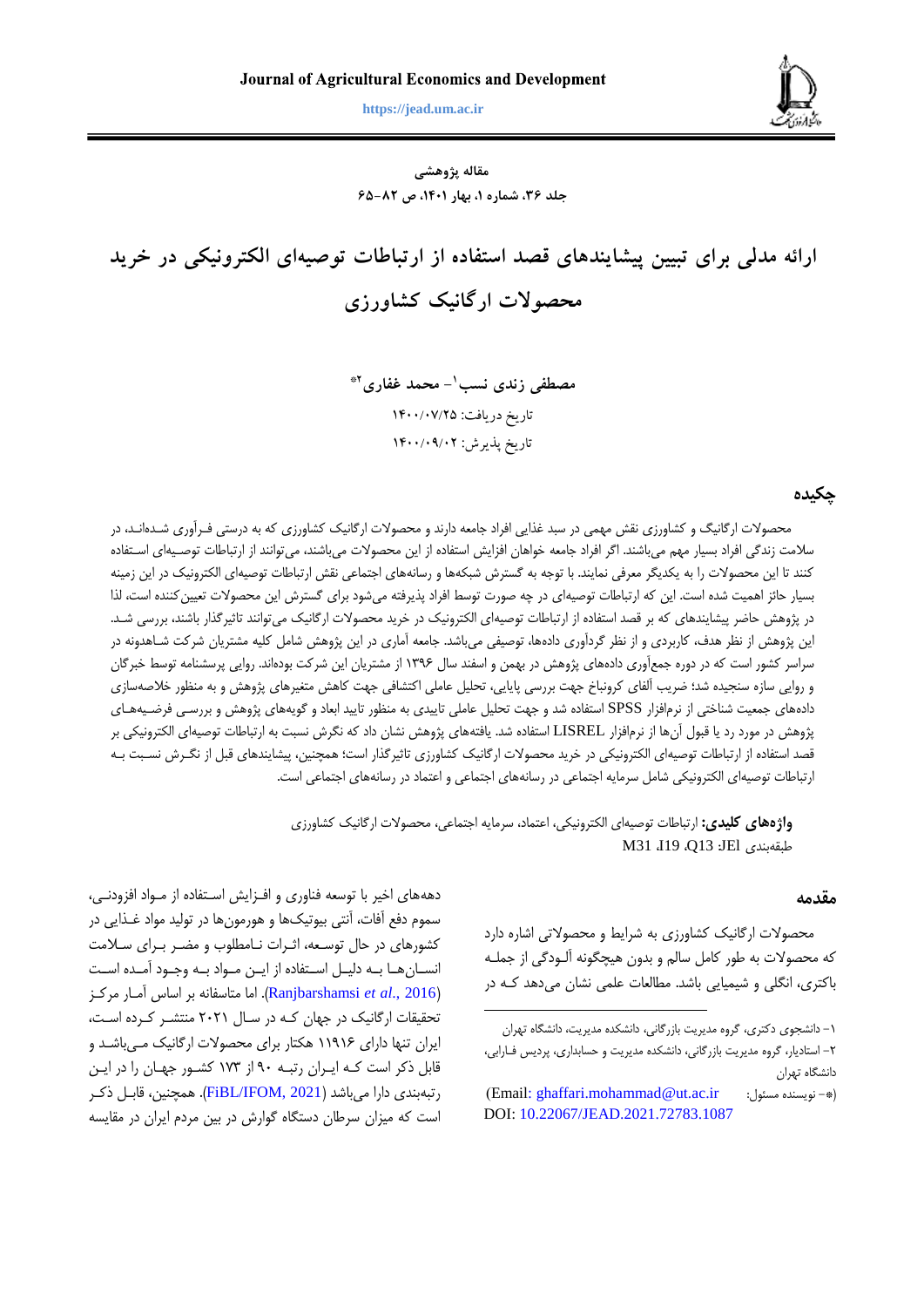با سایر کشورها بالاتر است؛ که یکی از دلایل آن مربـوط بـه سـطوح کادمیوم و نیتـرات بـالاتر از اسـتاندارد بـین|لمللـی در محصـولات و سبزیجات است، زیرا ٨٠ درصد از کودهای مورد استفاده در کشاورزی ایران دامل اور و فسفر است )[2009 ,Chaichy](#page-16-1)). بنابراین ضرروری است که از مصرف بیرویه مواد شیمیایی که اثرات زیـانبـاری را بـه محیطهای کشاورزی و سلامت انسان به همراه دارند جلوگیری کرده و به سـمت اسـتفاده بیشـتر از محصـولات ارگانیـک حرکـت نمـود .([Raheli and](#page-17-1) Sandoghi, 2018)

امروزه بسیاری از شرکتهای کشاورزی هنوز نمی توانند بـه طـور کامل عوامل موثر بر قصد خریرد محصروالت ارگانیرک کشراورزی را درک کنند، که یکی از دلایل آن فقدان وسایل بازاریـابی مناسـب و روشهای موثر بازاریابی توسط شرکتهای محصولات کشاورزی است. با این حال، امروزه اکثر مطالعات عمـدتاً بــه کالاهـای عمـومی نظیر لباس، کتاب، محصولات دیجیتال و غیره تمرکز میکنند و توجه کمتری به محصولات کشاورزی میشود. بنـابراین، نیـاز فـوری بـه بررسی رفتار خرید به ویژه رفتار خرید آنلایـن محصـولات کشـاورزی وجود دارد؛ از جمله عوامرل تاثیرگرذار در ایرن ز مینره درامل کیفیرت وب سایت، ویژگی های وب سایت و ارتباطات توصیهای الکترونیکی است. بـا افـزایش نفـوذ رسـانههـای اجتمـاعی امـروزه بـه نـدرت تصمیمگیریها به تنهایی اتخاذ میگردد؛ تاثیرات گرو های مرجع کره با کمک ارتباطات توصریه ای الکترونیکری انجرام مری گیررد از جملره ونهاست. لذا مصرفکنندگان اغلرب قبرل از تصرمیم گیرری خریرد از ارتباطات توصریه ای الکترونیکری اسرتفاد مری کننرد [\)](#page-17-2) .,*al et* [Zhao](#page-17-2) [2017](#page-17-2)). با این حال، بخش ارگانیک همچنان بخش کروچکی از کشاورزی را در کشورهای در حال توسعه مثل ایران در برر مری گیررد )2019 .,*al et* [Sandoghi](#page-17-3)). کره ایرن مقردار برر اسراس ومرار مرکرز تحقیقات ارگانیک در جهان که در سال ۲۰۲۱ ارائه شده، تنها ۳ درصد از کل زمینهای کشاورزی کشور است (FiBL/IFOM, 2021).

با افزایش تعداد کاربران اینترنت، استفاده از رسانههای اجتماعی از سطح فردی تا سطح ابزاری برای بازاریابی در دنیای تجارت گسرترش یافته است. امروز بسیاری از سازمانها در صنایع مختلف برای حفظ مشتریان فعلی و به دست آوردن مشـتریان جدیـد اقـدام بـه اسـتفاده حرفهای از رسانههای اجتماعی میکنند. آنها شیوههای بازاریابی خود را از بازاریابی سنتی به سمت شیوههای با تعامل بیشتر تغییر دادهاند )2012 .,*al et* [Amersdorffer](#page-16-2)). درکتها از رسرانه هرای اجتمراعی برای ترویج محصولات و خدمات خود استفاده می کنند، در حالی که مشتریان برای ارائه بازخورد از همان روش استفاده می کننـد و هــر دو ایرن هرا برر مشرتریان وینرد تاثیرگرذار اسرت ) [2015 .,](#page-16-3)*al et* Carr). رسانههای اجتماعی عمدتاً به عنوان یک مکانیزم موثر شناخته شدهاند که به اهداف و استراتژیهای بازاریابی درکتها کمک مری کنرد؛ بره ویژه در جنبههای مربوط به مشارکت مشتریان، مدیریت ارتباط با

مشتری و ارتباطات، نقش رسانههای اجتماعی پر رنگ تر است. رسانههای اجتماعی می توانند به طور استراتژیک ارتباط دو طرفهای بین شرکتها و مشتریان را افزایش دهند و به این ترتیـب، مشــتریان بیشتری را با خدمات و محصروالت ودرنا سرازند [\)](#page-16-4) .,*al et* [Alalwan](#page-16-4) .)[2017](#page-16-4)

سرمایه اجتماعی به مجموعه شبکهها، تیمها، روابط، انجمنهـا و موسساتی اشاره دارد که به واسطه هنجارها و ارزش های مشترک دکل گرفته و دلگرمی اجتماعی انسان را موجب دد و کنش متقابرل و تعاون و همکاری را بین افراد تسهیل می کنـد. سـرمایه اجتمـاعی هنگامی به وجود می آید که روابط میان افراد به شیوهای دگرگون شود که کنش را تسهیل کند. اعتماد به خودی خرود هرم مولفره سررمایه اجتماعی و هم محصول فرعی سرمایه اجتمراعی اسرت. بنرابراین در تحلیل سرمایه اجتماعی، اعتماد جایگاه و اهمیت ویـژهای دارد. سـابقه تعاون و همکاری میان انسانها به گذدته بسیار دور برمری گرردد. بره نظر میرسد، بشر در طول تاریخ به مزایای تعـاون و همکـاری بــرای حیات و بقای خود پی برده و در حوزههای مختلف زندگی هر جـا کـه امکان همکاری با دیگران برای او فراهم دد است؛ تالش کرد اند از مزایای آن بهره برد (Zarei Matin *et al.*, 2016). بـرای موفقیت رسانههای اجتماعی باید در اساس آن سرمایه اجتماعی وجـود داشـته باشد. سرمایه اجتماعی می تواند به اعضای گروه کمک کند تا منافع شخصی خود را توام با اهداف مشترک بـه دسـت آورنـد. بـا افـزایش تصمیمات خرید، تعداد بیشتری از مصرف کنندگان به پیام های ارسال شده و به اشتراک گذاشته شده توسط دیگران در رسانههای اجتمـاعی متکی میشوند. یکی از دلایلی که افـراد بـه یکـدیگر در ایـن زمینـه اعتماد می کنند، این است کـه فـرد از اشـتراک ایـن مطالـب منفعتـی نصیبش نمی شود و کاربران به این باور رسیدهاند که اطلاعات ارسـال دد در رسانههای اجتماعی معتبرتر و قابرل اطمینران ترر از محتروای تولید شده توسط شرکت و بازخورد ناشناس هستند. بنابراین، ارتباطات توصیهای الکترونیکی از طریق گسترش اطلاعات مربوط به محصول و خدمات از فرد به فرد از طریق رسانههای اجتمـاعی، معتبـر در نظـر گرفته می شود، زیرا اعضای رسانههای اجتماعی نسبت بـه آن اعتمـاد .)Wang *et al*[., 2016](#page-17-5)( دارند بیشتری

فروشگاه محصـولات شـاهدونه یکـی از فروشـگاه محصـولات طبیعی، کامل و ارگانیگ در کشور میباشد که به صـورت اینترنتـی و حبوری و با هدف تامین مواد اولیه سالم کامل و طبیعی ارایه خدمت میکند. تغذیه سالم و اصلاح الگو مصرف به سمت محصولات سـالم، کامل و طبیعی از اهداف اصلی این مجموعه میبادد. بیشترین تمرکز شرکت در فروش آنلاین میباشد و اعتماد در ایـن نـوع خریـد نقـش مهمی دارد. همینطور برای رونق کسبوکار و معرفی این نوخ خریرد در ایـران ارتباطـات توصـیهای بـه خصـوص ارتباطـات توصـیهای الکترونیکی بسیار حائز اهمیت میباشد و از این جهت که این پژوهش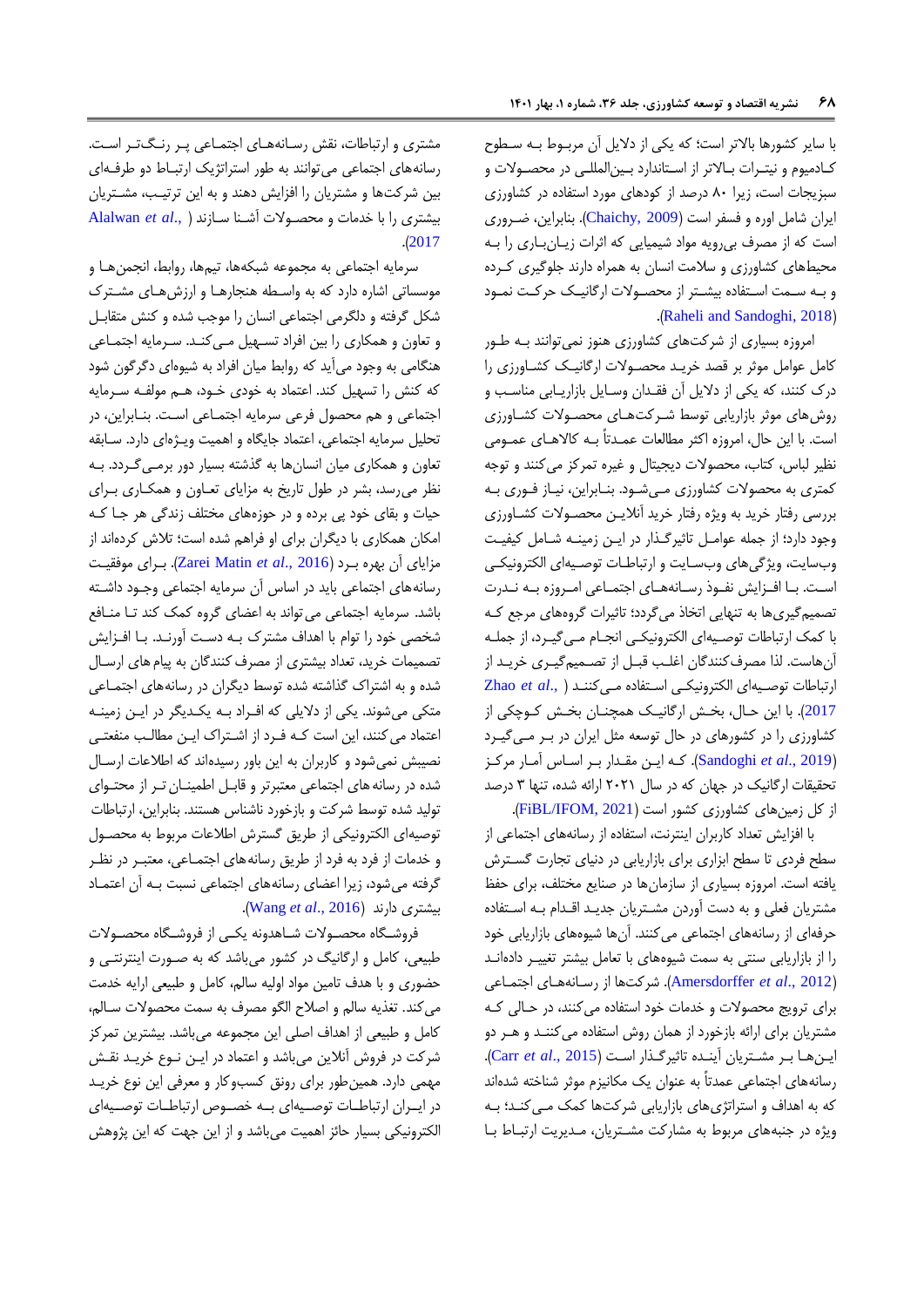پیشایندهای قصد استفاد از ارتباطات توصیهای الکترونیکی در خریرد محصولات ارگانیک کشاورزی در شرکت شاهدونه بررسی می کنـد، برای درکت سودمند خواهد بود. در این پژوهش محصوالت ارگانیرک کشاورزی مورد توجه قرار گرفت، که برای توسعه شرکت شـاهدونه و درکتهای مشابه که در زمینه محصوالت کشاورزی فعالیت میکنند مفید است که قصرد و نگررش مصررف کننردگان در مرورد ارتباطرات توصیهای را درک کنند. همچنین برای افراد جامعه که سالمتی برای ونها مهم است ایرن پرژوهش از ایرن نظرر کره تررویج محصروالت ارگانیک را بررسی میکند، میتواند کارا باشد. لذا در پـژوهش حاضـر به بررسی تاثیر ابعاد سرمایه اجتماعی و اعتماد در رسانههای اجتماعی نگرش نسبت به ارتباطات توصریه ای الکترونیکری و قصرد اسرتفاد از ارتباطات توصیهای الکترونیکی در خرید محصوالت ارگانیک پرداختره دد است.

**مبانی نظری و پیشینه پژوهش:** در این قسمت از پرژوهش بره مبانی نظری (شامل: رسانههای اجتماعی، سرمایه اجتماعی در رسانههای اجتماعی، اعتماد در رسانههای اجتماعی، نگرش نسبت به ارتباطات توصیهای الکترونیکی و قصد استفاد از ارتباطات توصریه ای الکترونیکی)، مدل مفهومی پژوهش و پیشینه پژوهش پرداختـه شـده است.

رسانههای اجتماعی: با پیشرفت ابزارهای ارتباط جمعی و رایانهها، نفوذ و گسترش شبکه اینترنت در عرصـههـای مختلـف زنـدگی انکارناپلذیر است (Killian and McManus, 2015). یک پدیدههای بسیار فراگیری که در چند سال اخیر بر روی شبکه اینترنت به وجود آمده، پیدایش رسانههای اجتماعی است. رسانههای اجتماعی، زندگی اجتماعی و اقتصادی را تحت تاثیر قرار دادهاند و ایـن موضـوع سبب شده اقشار مختلف جامعه به رسانههـای اجتمـاعی توجـه ویـژه نمایند )2017 .,*al et* [Arquero](#page-16-5)). با افزایش تعداد کراربران اینترنرت استفاده از رسانههای اجتماعی در جهان در حال افزایش است )2017 .,*al et* [Zainal](#page-17-2)). رسانههای اجتماعی عبارتانرد از گروهری از برنامههای کاربردی مبتنی بر اینترنت که با اتکا به بنیانهای فنراوری وب، امکان ایجاد و تبادل محتوای تولید شده توسط کاربران را فراهم .)[Kaplan and Haenlein, 2010](#page-17-7)( مینمایند

سرمایه اجتماعی در رسانههای اجتماعی: مفهوم سرمایه اجتماعی در آغاز توسط جامعهشناسان معرفی شد و در تحقیقـات آنهـا مـورد استفاده قرار گرفت. این مفهوم بـه تـدریج، توجـه اندیشـمندان سـایر ردتههای علوم اجتماعی را به خود جلب کرد و در دهههرای اخیرر در حوز های مختلف ورود پیردا کررد اسرت ) [2014 ,Garosi](#page-16-6)). سررمایه اجتماعی، ارتباطات را میان اعضای گروههای اجتماعی تسهیل می کند، سرمایه اجتماعی یک منبع تولیدی به حساب می آید، زیرا ب وجود آورنده ارزشها میان اعضای گروههای اجتماعی می باشد )[2016 .,](#page-17-5)*al et* Wang). بسیاری از صاحبنظران بر ایرن باورنرد کره

سرمایه اجتماعی باید به عنوان یک سازه رابطهای فهمیده شود، بدین معنی که این مفهوم صرفا در درایطی میتواند دستیابی به منرافع را فراهم سازد که افراد علاوه بر ایجاد پیوندهایی با سایرین، ارزشهـای مشترک گروه را هم درونی کرده باشند. به این دلیـل در نظـر گـرفتن این مفهوم به عنوان ویژگی روابط امری بسیار مهرم اسرت ) [,Field](#page-16-7) .)[2007](#page-16-7)

در رسانههای اجتماعی افراد، گروهها، کسبوکارها و شرکتها با یکدیگر در در تعامل و ارتبا هستند. رسانههای اجتماعی افراد را قادر میسازد تا با یکدیگر همکاری کنند بسیاری از محققان بر این باورند که رسانههای اجتماعی، جوامع اجتماعی هستند و شکل جدید سرمایهای را که در روابط بین افراد ایجاد شده است، تولید مهیکنـد. این سرمایه، سرمایه اجتماعی نامیده میشود و به عنوان مجموع منابع واقعی و بالقوه مشتق شده از یک شبکه روابط تعریف میشود. سرمایه اجتماعی روابط قابل اعتماد را در میان افرادی که بخشی از یک گرو یا جامعه هستند برقرار می کند و هویتی را ایجاد می کند که مـی توانـد خود را از دیگرانی که بخشی از گروه یا جامعه هستند، تشخیص بدهند. سرمایه اجتماعی به عنوان یک ساختار در نظر گرفته شده است که شامل اجزاء متعددی است. سرمایه اجتماعی بـه نـدرت در زمینـه رسانههای اجتماعی بررسی شده است و کمبود خاصی در مـورد مـدل ساختاری سرمایه اجتماعی در این زمینه دید مری درود [\)](#page-16-8) .,*[al et](#page-16-8)* Jun .)[2017](#page-16-8)

اعتماد در رسانههای اجتماعی: اعتماد به میزان اطمینران افرراد در مورد اینکه دیگران چقدر به حرف های خود عمل می کنند و یا انتظار می رود که عمل کنند و بالاخره حرف های آنان به چـه میـزان موثـق است، اطلاق میشود (Piran, 2013). اعتماد به اینترنت به عنـوان یک مولفه کلیدی در پذیرش دبکهها و رسانههای اجتماعی محسو مری درود ) 2014 .,*al et* [Belanche](#page-16-9)). مطرالبی کره در رسرانه هرای اجتماعی انتشار داده میشوند معمولاً توسط افرادی انجام میشود کـه ما با آنها آشنا نیستیم. در نتیجه اگر یک مصرفکننده وبسایت یا رسانه اجتماعی خاصی را به صورت قابل اعتماد درک کند احتماال در مورد صلاحیت ارائه دهنده، صداقت و خیرخواهی در رسـانه اجتمـاعی اعتماد کرد است )[2010 .,](#page-17-9)*al et* Lu).

اهمیت اعتماد به عنوان مولفهای در ارتباط با سرمایه اجتماعی، اغلب توسط صاحبنظران تایید شده است (Piran, 2013). مطالعات نشان میدهد که افرادی که در مناطق با سرمایه اجتماعی کم زندگی میکنند. کمتر تمایل به همکاری و اعتماد با افراد بـه غیـر از خـانواده خود دارند و بیشتر توجه به روابط خونی و خانواده دارند. حال در جوامع که سرمایه اجتماعی بیشتر است نسبت به جوامع با سـرمایه اجتمـاعی پایین مشارکت در محافل بیشتر است و اعتماد بیشتری وجود دارد که این باعث پیشرفت بیشتر جامعـه مـیشـود (Amore, 2017). نقش اعتماد در سرمایه اجتماعی به گونههای مختلف دیـده شـده اسـت. در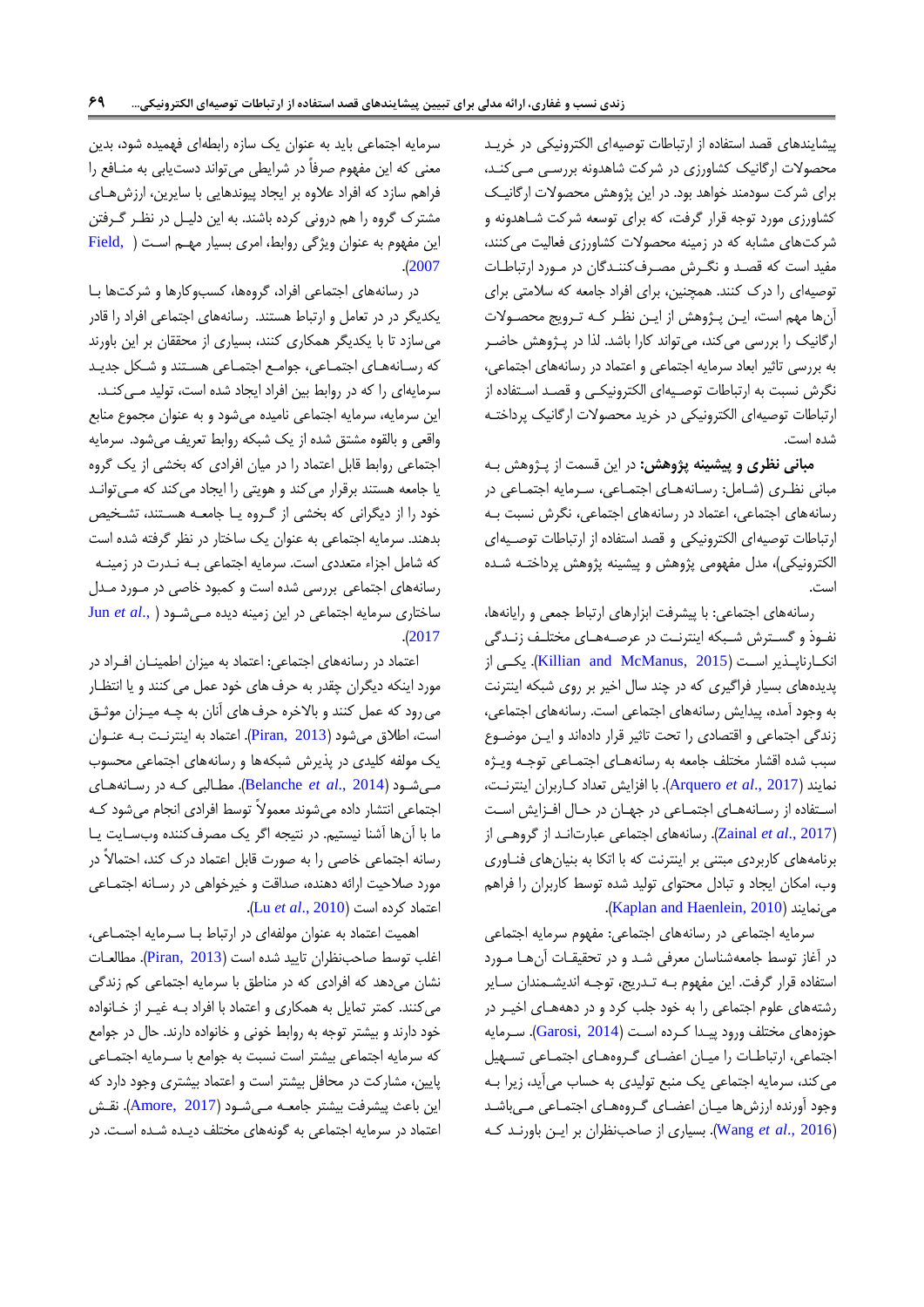برخی نگاه ها اعتماد به عنوان یک مولفه مهم یـا پـیش نیـاز سـرمایه اجتماعی در نظر گرفته شده است. برخی دیگر این دو را دارای تعامـل متقابل می دانند و معتقدند استفاده صحیح از سرمایه اجتماعی منجر به افزایش اعتماد بین طرفین میدود )2016 .,*al et* [Matin Zarei](#page-17-4)). در این راستا اندیشمندان معتقدند کره بایرد اعتمراد را بره عنروان عراملی مستقل در نظر آوریم، نه جزء جدایی ناپذیر آن (Field, 2007).

نگرش نسبت به ارتباطات توصیهای الکترونیکی: نگرش عنصری از چارچوب قصد، نگرش و باور است. نگرش به عنـوان یـک زمینـه آموخته شده برای پاسخ دادن به یک چیز در مسیر مثبت یا منفی تعریف شده است، نگرش نسبت به ارتباطـات توصـیهای الکترونیکـی مبتنی بر اعتماد فرردی بره منبرع ون اسرت )[2017 .,](#page-17-2)*al et* Zainal). پژوهشها نشان میدهد که ارتباطات توصیهای الکترونیکی بره ویرژ بررسی های آنلاین محصولات و خدمات می تواند نگرش مشتریان را نسبت به محصولات شکل دهد و نهایتاً منجر به افزایش فروش شود. به طور کلی پذیرفته شده است کـه تغییـر نگـرش دریافـتکننـدگان ارتباطات توصیهای، یک اقدام موثر برای ترغیب آن ها میباشد. بنابراین کسانی که در بازار فعالیت میکنند، نگرش نسبت به ارتباطات توصیهای الکترونیکری را در نظرر مری گیرنرد ) [2017 .,](#page-17-10)*al et* Teng). اعتماد ارائه شده توسط اعضای رسانههای اجتماعی، تاثیر قابل توجهی بر نگرش نسبت به توصیهها دارد. یافتـههـا حـاکی از آن اسـت کـه افزایش اعتماد مصرف کنندگان بـه ارتباطـات توصـیهای الکترونیکـی نهایتاً منجر به نگرش مطلوب نسبت به ارتباطات توصیهای مـیشـود. شاید دلیل این امر این باشد که افراد نسبت بـه منـابع دوسـتانه دیـد بهتری دارند و با حالت بهتری پذیرای توصیههای ارائـه شـده هسـتند .)[Casalo](#page-16-11) *et al*., 2011(

قصد استفاد از ارتباطات توصیهای الکترونیکی: قصرد اسرتفاد از ارتباطات توصیهای الکترونیکی یک نوع رفتار مصرفکننده است ک به عنوان احتمال اینکه یک فرد به یک دی یا چیزی واکرنش نشران دهد، تعریف میشود. در تعریف دیگر میتوان به این گونه بیـان کـرد که، پیش بینی اینکه چگونه مصرفکننـده پـس از دریافت ارتباطـات توصیهای رفتار خواهد کرد )2011 .,*al et* [Casalo](#page-16-11)). قصد اسرتفاد از ارتباطات توصیهای الکترونیکی مشابه پذیرش اطالعرات اسرت و بره عنوان استفاده از اطلاعات یک فرد قبل از تصمیم گیری خرید تعریـف مریدرود )2008 .,*al et* [Cheung](#page-16-12)). در بررسری توسرط اسرمیت و همکاران )[2005 .,](#page-17-11)*al et* Smith )در مورد یافتههای پژوهشگران قبلی نشان میدهد که تعداد قابل توجهی از مصرفکنندگان در طول فرایند خرید آنلاین از اطلاعات موجود استفاده می کنند.

در مطالعاتی توسط ویه و همکراران ) [2013 .,](#page-16-13)*al et* Ayeh )قصرد مصرفکنندگان برای استفاده از ارتباطات توصیهای مورد بررسی قـرار گرفت. نتایج مطالعات نشان داد که اعتماد مسافران به منابع ارتباطات توصیهای الکترونیکی تاثیر مثبتی بر نگرش نسبت به استفاده از آن را

دارد. همانطور چنگ و همکاران )2009 .,*al et* [Cheung](#page-16-14) )به نتایج مشابهی رسیدند که اعتماد اثرات مثبتی بر قصد استفاده دارد و علاوه بر این ارتباطات توصیهای اعتماد و صداقت را تقویت میکند و اینکه مصرفکنندگان بیشتر به ارتباطات توصیهای تمایل دارند تا اطالعاتی که توسط فروشندگان به آنها میرسد.

ویه و همکاران )[2013 .,](#page-16-13)*al et* Ayeh )دریافتند که نگررش تراثیر مثبتی بر قصد استفاده از ارتباطات توصیهای الکترونیکی دارد. مطالعات مختلفی در مورد نگرش نسبت به ارتباطات توصیهای و قصد پیروی از آن را بررسی کرده است؛ هنـوز هـم یافتـههـای مشـابهی متغیرهـای نگـرش و قصـد رفتـاری را تاییـد مـی کنـد. پژوهشـگران دریافتهاند که نگرش بر روی قصد استفاده از تکنولوژی، قصد جستجو، قصد خرید تاثیر میگذارد )2012 .,*al et* [Leiva-Munoz](#page-17-12)). برا توجره  $Yang and Yoo, )$  به ارتباط بین نگرش و قصد استفاده، یانگ و یو [2004](#page-17-13)) توضیح میدهند که نگرش شامل دو بعد شناختی و عـاطفی است و یافتههای آنها نشان میدهد که نگرش شناختی تـاثیر قابـل توجهی بر قصد استفاده دارد. این رابطـه مثبـت بـین نگـرش و قصـد استفاده توسط رامیه و سوکی (Ramayah and Suki, 2006) پشتیبانی میشود. آینده کشاورزی ارگانیک، تا حد زیادی، بستگی بـه تقاضای مصرفکنندگان و انگیزه آنهـا بـه منظـور پرداخـت هزینـه اضافی جهرت خریرد محصروالت ارگانیرک دارد و در واقرع مصررف - کنندگان نقش محوری در سرمایهگذاری آینـده کشـاورزی ارگانیـک دارند. رشد تقاضای مصرفکنندگان جهت محصولات عـاری از مـواد دیمیایی به گسترش مزارخ ارگانیک که به عنروان بخشری از جنربش گستردهتر تولیدکنندگان و مصرفکنندگان است، منجـر مـیشـود. در نهایت، انتخاب مصـرف کننـدگان در کـل زنجیـره تولیـد محصـولات ارگانیک بررای تولیدکننردگان مهرم اسرت. بنرابراین درک عمیرق از مکانیسمهایی که مردم را به استفاد از این محصوالت تشویق میکند .)[Yazdan Panah and Taghi Beygi, 2018](#page-17-15)( است مهم

در این قسمت از پژوهش، سه مطالعه مشـابه بـه عنـوان پیشـینه پژوهش مورد بررسی قرار گرفت. ونرگ و همکراران [\)](#page-17-5) .,*al et* [Wang](#page-17-5) [2016](#page-17-5)( در پژوهشرری در سررال 2261 تحررت عنروان "چرره چیررزی از ارتباطات توصیهای الکترونیکی در سایتهرای دربکه هرای اجتمراعی هدایت می شود؟ دیدگاههـای سـرمایه اجتمـاعی و خودمختـاری" بـه بررسی گسترش مصرف آنلاین و سرمایه اجتماعی در بین دانشجویان تایوان با استفاده از روش مدلسازی معادلات ساختاری بـا نـرمافـزار PLS پرداختهاند. به این منظرور پیمایشری برا مشرارکت 290 کراربر دانشجو در دانشگاه تایوان انجـام شـد. نتـایج نشــان داد کــه ســرمایه اجتماعی می تواند تاثیرگذار بر محصول و تبادل اطلاعات در میان مصرفکنندگان باشد. در میان سه بعـد سـرمایه اجتمـاعی (رابطـهای، شناختی و ساختاری که در این پژوهش اعتماد، زبان مشـترک، شـدت پیوند و ارتباط در نظر گرفته شد)، بعد ساختاری (که در ایـن پـژوهش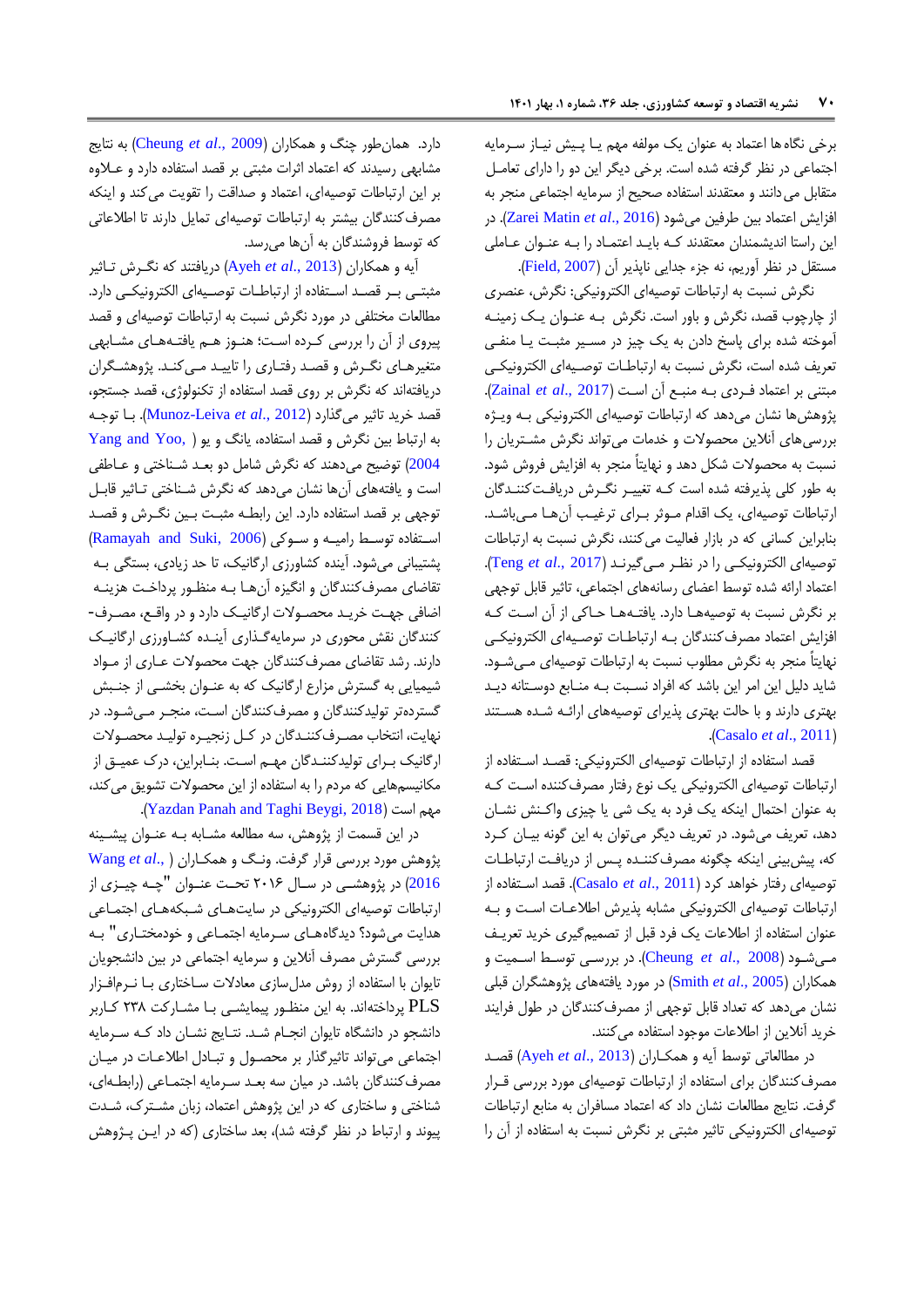شدت پیوند و ارتباط در نظر گرفته شده) تاثیرگذارترین به ارتباطات توصیهای الکترونیکی در شبکههای اجتماعی بـود و همـین طـور دبکههای اجتماعی کاربران را قادر میسازد تا بره سررمایه اجتمراعی دسترسی پیدا کنند که تبادل اطلاعات را تسهیل می کند و در نتیجه، ارتباطات توصیهای را تقویت می کند. مـدیران شـبکههـای اجتمـاعی میتوانند این مزایای اجتماعی را برای اعبای خود ترویج دهند و یک چرخــه فضـــيلت ايجـــاد كـــرده در نتيجـــه اســـتفادهكننـــدگان و مشارکتکنندگان را افزایش دهند.

زینال و همکاران )[2017 .,](#page-17-2)*al et* Zainal )در پژوهشری در سرال 2267 تحت عنوان "بررسی تاثیر میانجی نگرش نسبت به ارتباطرات توصیهای الکترونیکی بر رابطه بین اعتماد به منبع آن و قصد استفاده از ارتباطات توصیهای الکترونیکی در میان مسافران مالزی" به بررسی نقش اعتماد در رسانههای اجتماعی و نقش آن در پذیرش و استفاده از ارتباطات توصیهای الکترونیکی پرداختند و به منظور تجزیره و تحلیرل دادهها از تحلیل عامل اکتشافی و تحلیل رگرسیون استفاده شد. به این منظور پیمایشی با مشارکت ۲۸۰ نفر در میان مسافران در کشور مالزی انجام شد. نتایج نشان داد که ابعاد اعتماد بر روی تاثیرپذیری استفاده از ارتباطات توصیهای الکترونیکی موثر میباشد، با استفاده از یافتههای پژوهش میتوان به توسعه صنعت گرددگری کمک نمود.

گویلی و لوی (2018 Gvili and Levy, 20بلی و لوی (2018 )در پژوهشی در سال ٢٠١٨ تحت عنـوان "تعـاملات مصـرفکننـده از طريـق ارتباطـات توصیهای الکترونیکی در رسانههای اجتماعی: نقش سرمایه اجتماعی" به بررسی تعاملات ایجاد شده بین مصرفکنندهها از طریق ارتباطات توصیهای الکترونیکی با تمرکز به نقش سرمایه اجتماعی در تعرامالت با استفاده از روش مدلسازی معادلات ساختاری پرداختهانـد. بـه ایـن منظور پیمایشی با مشارکت 621 نفر در بین مخاطبان یک و سرایت انجام گرفت. نتایج نشان میدهد که ارتباطات توصیهای الکترونیکی با توجه به دو متغیر کلیدی سرمایه اجتماعی و اعتبار برا نقرش میرانجی ابعاد اعتماد بر روی نگرش نسبت به ارتباطات توصیهای الکترونیکی تاثیرگذار هستند. زمانی که نگرش نسبت به ارتباطات توصیهای الکترونیکی مثبت باشد، مشارکت و تعاملات بـا اسـتفاده از ارتباطـات توصیهای الکترونیکی بیشتر خواهد بود. همچنرین نروخ کانرال هرا در رسانههای اجتماعی بر میزان ارتباطات تاثیرگذار است.

با بررسی های انجام شده در قسمت مبانی نظری و پیشینه پژوهش خالء در خصوت کمبرود پرژوهش هرای در خصروت قصرد استفاده از ارتباطات توصیهای الکترونیکی و پیشایندهای موثر بر آن به خصوص در مورد محصولاتی مانند محصـولات ارگانیـک کشـاورزی مشاهده شد و همچنین، بیشتر پژوهش هـا بـه صـورت تـکبعـدی و محدود پیشایندهای موثر بر آن را بررسی کردهانـد. لـذا بـا توجـه بـه اهمیت محصوالت ارگانیک کشراورزی و قصرد اسرتفاد از ارتباطرات توصیهای الکترونیکی در خرید این محصوالت که در توسعه سرالمت

افراد جامعه نقش دارد بایستی پژوهشهای در این زمینه انجام گیررد. لذا پژوهش حاضر با دید جامعتر نسبت به پژوهشهای پیشرین سرعی در توسعه محصوالت ارگانیک کشاورزی با تمرکز به نقرش ارتباطرات توصیهای الکترونیکی در قصد خریـد ایـن محصـولات گـام برداشـته است.

**اهداف تحقیق**: برای تشریح مدل مفهومی پژوهش با توجره بره مطالب ارائه شده، اهداف اصلی (عنوان مقاله) و فرعی پژوهش تدوین دد که دامل:

اهداف فرعی پژوهش:

-6 دناسایی ابعاد سرمایه اجتماعی در رسانههای اجتماعی

-2 دناسایی ابعاد اعتماد در رسانههای اجتماعی

-9 بررسی تاثیر ابعاد سرمایه اجتماعی در رسانههای اجتماعی برر ابعاد اعتماد در رسانههای اجتماعی

-4 بررسی تاثیر ابعاد اعتماد در رسانههرای اجتمراعی برر نگررش نسبت به ارتباطات توصیهای الکترونیکی

-6 بررسی تاثیر نگرش نسبت به ارتباطات توصیهای الکترونیکری بر قصد استفاد از ارتباطات توصیهای الکترونیکی در خرید محصوالت ارگانیک کشاورزی

لذا مدل مفهومی پژوهش در شکل ۱ ارائه شده است، که با توجه به ابعاد شناسایی شده در یافتههای پژوهش حاضر، مدل بسط یافتـه و نهایی پژوهش در شکل ۳ ارائه شده است. با توجه به ابعـاد شناسـایی شده فرضیهها تدوین و در جدول ۵ آمده است.

## **مواد و روشها**

این پژوهش از نظر هدف، کاربردی و از نظر نحـوه گـردآوری دادهها، توصیفی است. جامعـه آمـاری در ایــن پــژوهش شــامل کلیــه مشـتریان شـرکت شـاهدونه در سراسـر کشـور اسـت کـه در دوره جمع آوری دادههای پژوهش در بهمن و اسفند سال ۱۳۹۶ از مشتریان این شرکت بودهاند. برای تعیین حجم نمونه آماری از مطالعـه و الگـو کومری و لی (Comrey and Lee, 2013) استفاده شد و بر اساس این الگو ۵۰۰ نمونه انتخاب شد، که تعداد ۴۷۶ پرسشنامه تکمیل شده دریافت شد. جهت انتخاب اعضای نمونه آمـاری از روش در دسـترس استفاده شد. برای گردآوری دادههای پژوهش، پرسشنامهای حاوی ۴۲ سوال با مرور ادبیات پژوهش در زمینه متغیرهای پژوهش طراحی شد. برای تدوین پرسشنامه مذکور، ابتدا پژوهش های انجام شده در زمینـه موضوخ پژوهش مرور دد و سپس 42 سوال برای سنجش متغیرهرای پژوهش تدوین شد. همچنین دو سـوال بـرای سـنجش متغیرهـای جمعیتشناختی (جنسیت، تحصیلات) تدوین شد. روایی محتوا پرسشنامه توسط خبرگان و روایی سازه سنجیده شد، به منظور روایی محتوا تعدادی پرسشنامه بین اساتید دانشگاهی و افراد خبره توزیع شد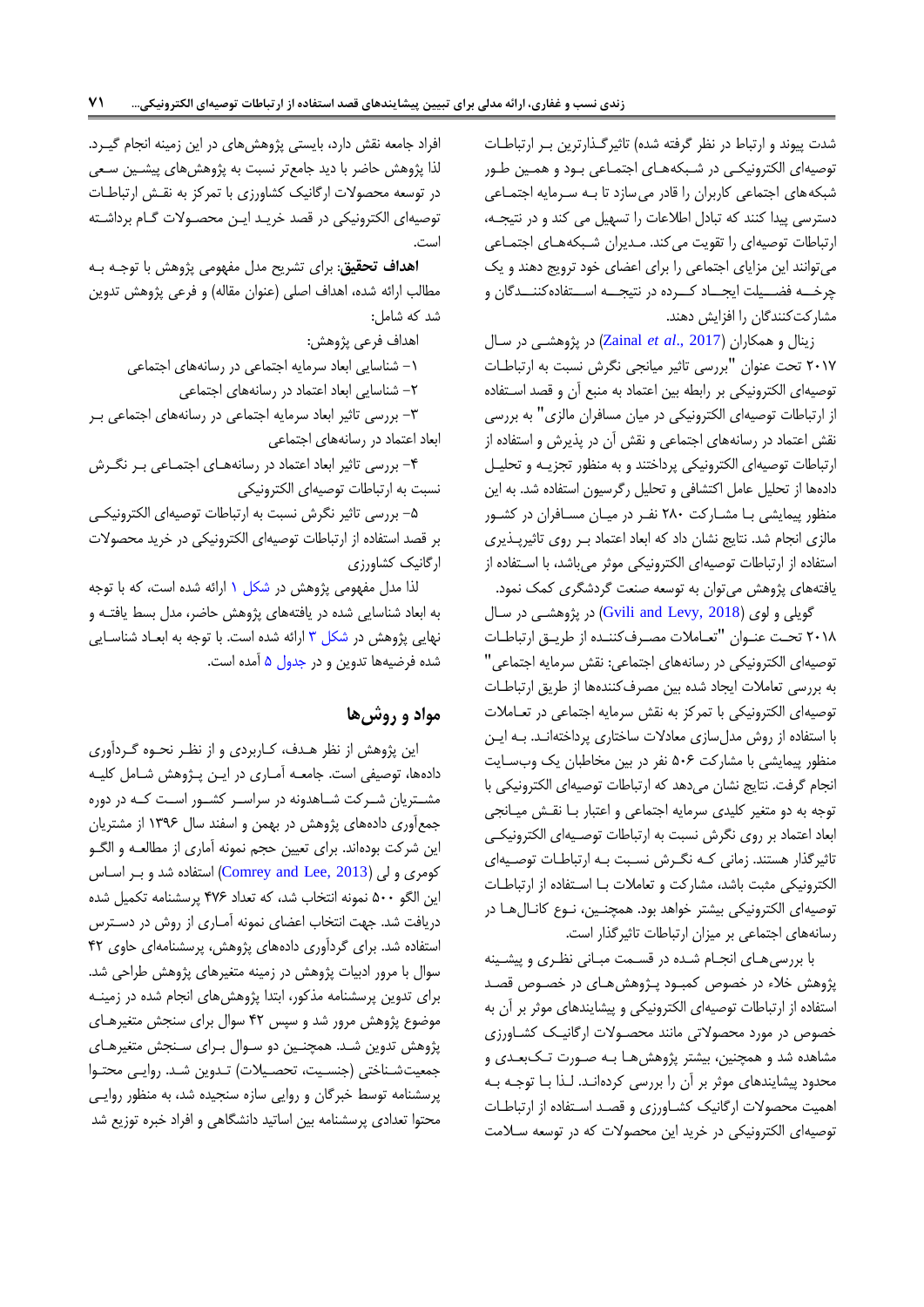و از منطقی بودن قابل فهم بودن سواالت و تناسب متغیرها اطمینران حاصل شد و همین طور از نظرات خبرگان جهت بهبود پرسش هـای پرسشنامه استفاده شد. به منظور روایی سازه از تحلیل عاملی در حالت مدل اندازه گیری استفاده شد، که همه گویهها دارای بار عاملی بالاتر از 10+ بودهاند. جهت بررسی پایایی پرسشنامه از ضریب آلفای کرونباخ استفاده شد، که این ضـریب بـرای کـل پرسشـنامه برابـر بـا 2/392 بود است. به منظور بررسی داد های پژوهش از نرمافزارهرای آماری SPSS و LISREL استفاده شده است. بـرای شناسـایی ابعـاد سرمایه اجتماعی و اعتمراد در رسرانه هرای اجتمراعی از روش تحلیرل عامل اکتشافی در نرمافزار SPSS استفاد دد؛ در این روش به منظور حصول اطمینان از امکان بهکارگیری داد های موجود و مناسب برودن

تعداد دادهها برای تحلیل عاملی اکتشافی، از آزمون بارتلت و شـاخص کفایت حجم نمونه کایزر مایر اوکلین استفاده می شـود. سـپس، بـا استفاده از روش تحلیل مولف4های اصلی و انتخـاب روش چـرخش واریماکس دادههای پژوهش برای بررسی ابعاد بهره گرفته میشود. در نهایت، برای تایید آنها تحلیل عامل تاییدی و همچنین بررسی فرضیهها از نرمافزار LISREL استفاده شد.

## **نتایج و بحث**

یافتههای جمعیتشناختی اعضای نمونه آماری در جدول ١ نشان داده شده است.



<span id="page-7-0"></span>**شکل -1 مدل اولیه پژوهش Figure 1- Basic research model**

|                           | جنون ڪري سي جيڪ سنڌ                                                                                                                 |      |     |  |  |  |  |
|---------------------------|-------------------------------------------------------------------------------------------------------------------------------------|------|-----|--|--|--|--|
| متغير<br><b>Variables</b> | <b>Table 1- Demographic features</b><br>درصد فراوانی<br>گروه<br>فراواني<br>Group<br><b>Frequency percentage</b><br><b>Frequency</b> |      |     |  |  |  |  |
| جنسيت                     | مر د<br>Male                                                                                                                        | 40.3 | 192 |  |  |  |  |
| gender                    | زن<br>Female                                                                                                                        | 59.7 | 284 |  |  |  |  |
|                           | دییلم و پایین تر<br>Diploma and lower                                                                                               | 24   | 114 |  |  |  |  |
| تحصيلات                   | فوق دييلم<br>Associate                                                                                                              | 16.3 | 78  |  |  |  |  |
| Degree of<br>education    | کار شناسے ،<br>Bachelor                                                                                                             | 24   | 114 |  |  |  |  |
|                           | کارشناسی ارشد و بالاتر<br>Masters and higher                                                                                        | 35.7 | 170 |  |  |  |  |

<span id="page-7-1"></span>

| جدول ۱- ویژگیهای جمعیتشناختی         |  |
|--------------------------------------|--|
| <b>Table 1- Demographic features</b> |  |

مایر اوکلین استفاده شد. مقدار شاخص کـایزر مـایر اوکلـین برابـر بـا 2/033 برای سرمایه اجتماعی در رسانههای اجتماعی و 2/016 بررای اعتماد در رسانههای اجتماعی به دست آمد. لذا سوالات برای تحلیل قبل از انجام تحلیل عاملی اکتشافی، برای شناسایی ابعاد سرمایه اجتماعی و اعتماد در رسانههای اجتماعی، با توجـه بـه توضـيحات در مواد و روشها، از آزمون بارتلت و شاخص کفایت حجم نمونـه کـایزر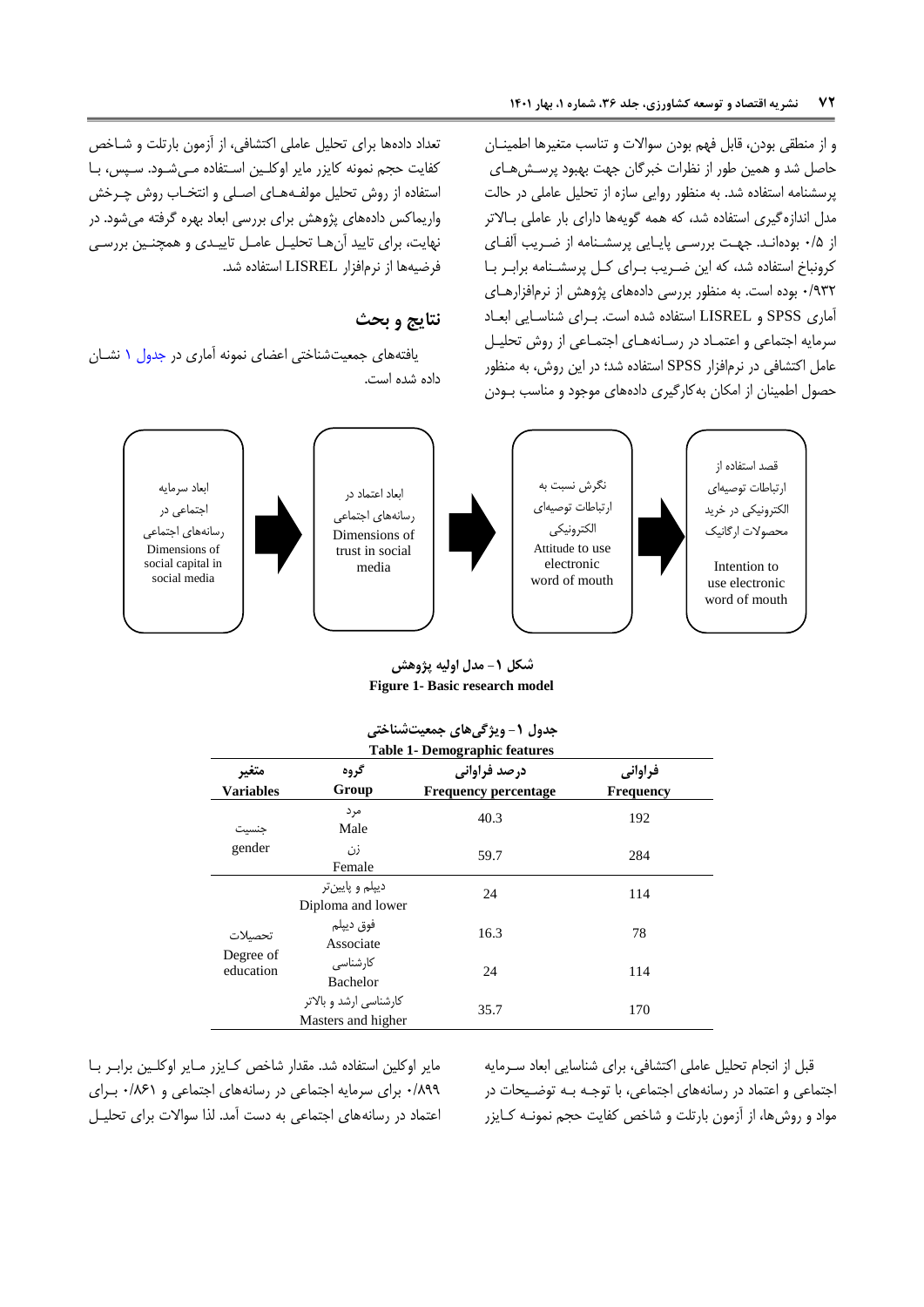عامل اکتشافی بسیار مناسب هستند. همچنین آزمـون بارتلـت میـزان انسجام درونی میان گویهها را مورد سرنجش قررار مری دهرد. اصروال متغیرهای آشکاری برای تحلیـل عـاملی مناسب هسـتند کـه میـزان انسجام درونی زیادی با همدیگر داشته باشند. همانگونه که در جدول [2](#page-8-0) نشان داد دد است سطح معنیداری این وزمون برابر صفر اسرت؛

که چون از سطح خطای 6 درصد کمتر است در سرطح اطمینران 36 درصد فرض صفر رد میدود. در نتیجره میتروان ادعرا کررد گویره هرا انسجام درونی باالیی دارنرد و بررای انجرام تحلیرل عامرل اکتشرافی مناسب هستند.

<span id="page-8-0"></span>

|                                                                      |                                        | جدول ۲– امارههای بارتلت و کایزر مایر اوکلین |                                                                              |  |  |
|----------------------------------------------------------------------|----------------------------------------|---------------------------------------------|------------------------------------------------------------------------------|--|--|
|                                                                      |                                        | Table 2- KMO and Bartlett's test            |                                                                              |  |  |
|                                                                      | أزمون بارتلت<br><b>Bartlett's test</b> |                                             |                                                                              |  |  |
| متغير<br><b>Variable</b>                                             | سطح معنیداری<br>Sig                    | مقدار کای<br>اسكوئر<br>Chi-Square           | شاخص كفايت نمونه كايزر ماير اوكلين<br>Kaiser-Meyer-Olkin measure of sampling |  |  |
| سرمایه اجتماعی در رسانههای اجتماعی<br>Social capital in social media | 0.000                                  | 5491.090                                    | 0.899                                                                        |  |  |
| اعتماد در رسانههای اجتماعی<br>Trust in social media                  | 0.000                                  | 2928.630                                    | 0.861                                                                        |  |  |

در مرحله بعد جهت تحلیل عاملی اکتشافی با استفاد از روش تحلیل مولفههای اصلی و انتخاب روش چرخش واریماکس دادههای پژوهش مورد بررسی قرار گرفت. نتایج تحلیل عاملی اکتشافی نشان میدهد سرمایه اجتماعی در رسانههای اجتماعی از پنج بعد و اعتماد در رسانههای اجتماعی از سه بعد تشکیل دد است نتایج در [جدول](#page-9-0)  [9](#page-9-0) و [4](#page-10-0) ومد است.

جهت بررسی و تایید ابعاد دناسایی دد سرمایه اجتماعی و

اعتماد در رسانههای اجتماعی از روش تحلیل عاملی تاییدی استفاد گردید. در این راستا مدل و ساختار عاملی اولیهای که از تحلیل عاملی اکتشافی به دست آمده است با استفاده از نرمافزار LISREL مورد آزمون قرار گرفت که در شکل ۲ ارائه شده است. بر طبق نظر درملهانگل و همکاران )2003 .,*al et* [Engel-Schermelleh](#page-17-16) )در جدول ۶ شاخصهای برازش مورد بررسی قرار گرفت؛ که نشان دهنده وضعیت مناسب شاخص های برازش است.



**شکل -2 تحلیل عاملی تاییدی سرمایه اجتماعی و اعتماد در رسانههای اجتماعی Figure 2- Confirmatory factor analysis of social capital and trust in social media**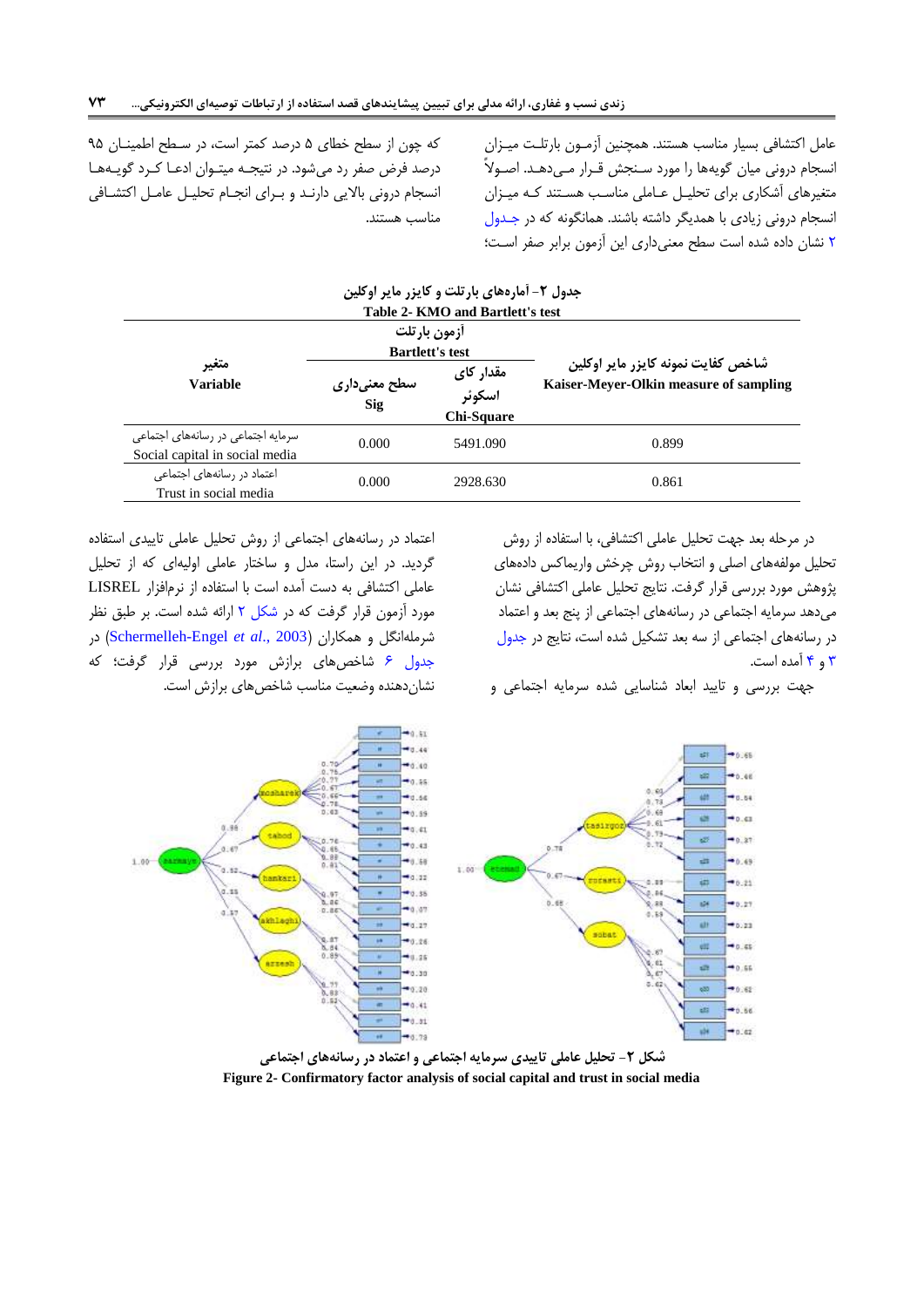|                                                                    |                                              |                                 | Table 3- Results of exploratory factor analysis of social capital in social media |                                     |                                            |
|--------------------------------------------------------------------|----------------------------------------------|---------------------------------|-----------------------------------------------------------------------------------|-------------------------------------|--------------------------------------------|
| عاملها<br><b>Factors</b>                                           | ضريب ألفاي<br>كرونباخ<br>Cronbach's<br>alpha | بار عاملی<br>Factor<br>loadings | گويه<br><b>Items</b>                                                              | شماره گویه<br><b>Item</b><br>number | درصد واريانس<br>تبيين شده<br>% of Variance |
|                                                                    |                                              | 0.504                           | بهرهمندی دیگران از اطلاعات<br>Others benefit from<br>information                  | 7                                   |                                            |
|                                                                    |                                              | 0.648                           | حضور داوطلبانه<br>Voluntary attendance                                            | 8                                   |                                            |
| مشارکت دواطلبانه در رسانههای اجتماعی                               |                                              | 0.671                           | تعاملات روزمره<br>Daily interactions                                              | 9                                   |                                            |
| Voluntary participation in<br>social media                         | 0.875                                        | 0.650                           | جریان پذیری حس نوع دوستی<br>Flow of altruism                                      | 10                                  | 18.764                                     |
|                                                                    |                                              | 0.682                           | روابط نزديك افراد<br>Close relationships of people                                | 13                                  |                                            |
|                                                                    |                                              | 0.757                           | نقش مفيد براي اطرافيان<br>Useful role for those around                            | 14                                  |                                            |
|                                                                    |                                              | 0.763                           | عضویت در رسانههای اجتماعی<br>Join social media                                    | 15                                  |                                            |
|                                                                    |                                              | 0.745                           | ملزم به انجام کار<br>Required to do the job                                       | 3                                   |                                            |
| پایبندی به تعهدات اجتماعی در رسانههای<br>اجتماعى                   | 0.858                                        | 0.779                           | رعايت انصاف<br>Observe fairness                                                   | 4                                   | 15.206                                     |
| Adherence to social<br>commitments in social media                 |                                              | 0.787                           | انجام دادن وظايف اجتماعي<br>Performing social duties                              | 5                                   |                                            |
|                                                                    |                                              | 0.822                           | حس مسئوليت<br>Sense of responsibility                                             | 6                                   |                                            |
|                                                                    |                                              | 0.913                           | يخش اطلاعات مناسب<br>Proper information<br>dissemination                          | 11                                  |                                            |
| همکاری–تعاون در رسانههای اجتماعی<br>Collaboration in social media  | 0.922                                        | 0.877                           | پیشنهاد جهت انتخاب درست<br>Suggestion for the right<br>choice                     | 12                                  | 13.332                                     |
|                                                                    |                                              | 0.899                           | وجود مشتر کات جهت همکاری<br>Existence of commonalities<br>for cooperation         | 16                                  |                                            |
|                                                                    |                                              | 0.874                           | رعايت ادب<br>Courtesy                                                             | $\mathbf{1}$                        |                                            |
| تعاملات اخلاقى– فرهنگى<br>Ethical-cultural interactions            | 0.900                                        | 0.858                           | احترام گذاشتن به دیگران<br>Respect others                                         | 2                                   | 13.027                                     |
|                                                                    |                                              | 0.869                           | فرهنگ مشترک<br>Common culture                                                     | 19                                  |                                            |
|                                                                    |                                              | 0.795                           | احساس مشترك<br>Common values                                                      | 17                                  |                                            |
| ارزشهای مشترک در رسانههای اجتماعی<br>Common values in social media | 0.740                                        | 0.767                           | نزدیکی عقاید<br>Proximity of ideas                                                | 18                                  | 10.551                                     |
|                                                                    |                                              | 0.684                           | وجود اشتراكات<br>Existence of subscriptions                                       | 20                                  |                                            |

# <span id="page-9-0"></span>جدول **۳**- نتایج تحلیل عاملی اکتشافی سرمایه اجتماعی در رسانههای اجتماعی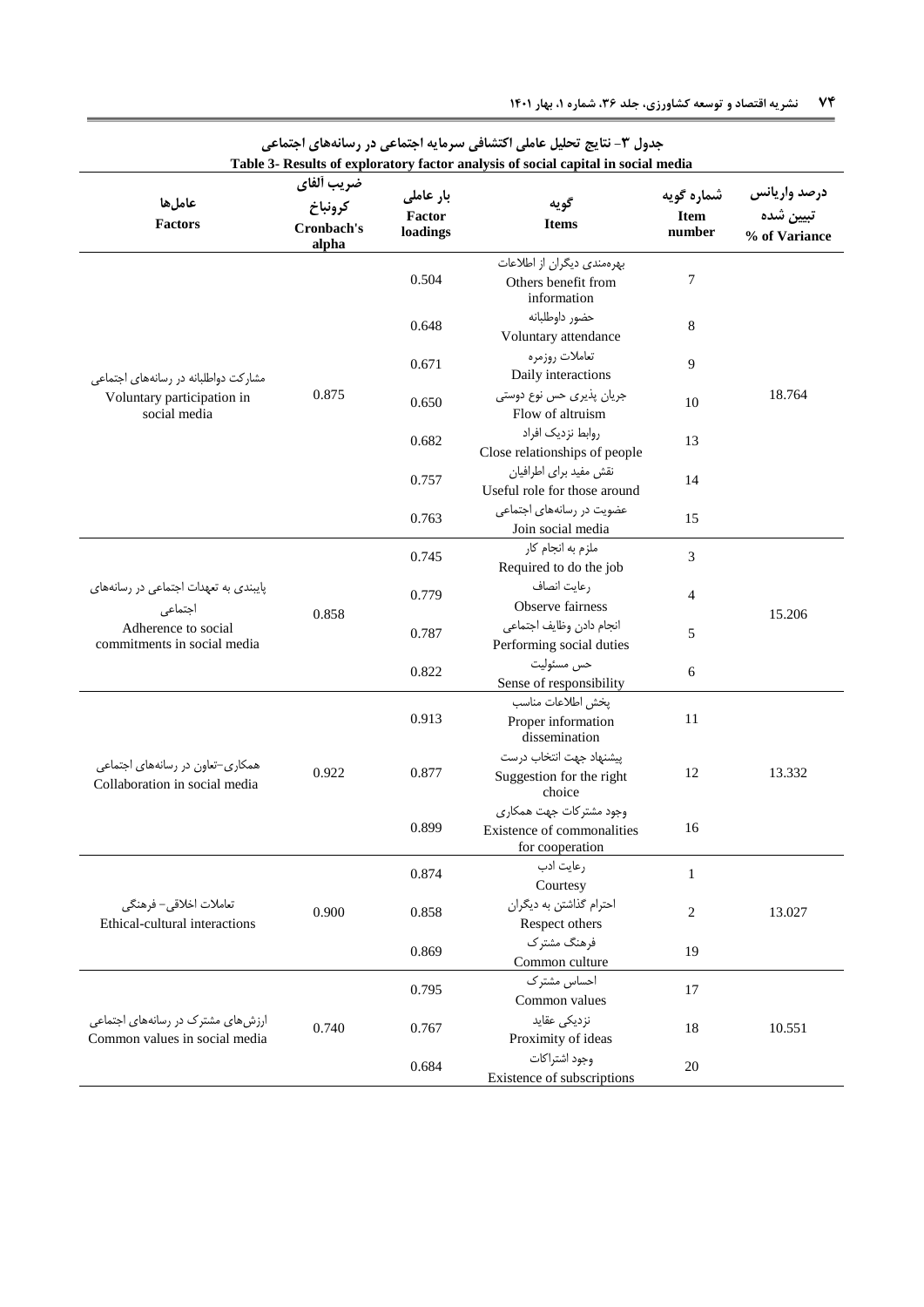<span id="page-10-0"></span>

|                                                    |                                              |                                 | جدول ۴- نتایج تحلیل عاملی اکتشافی اعتماد در رسانههای اجتماعی             |                                     |                                            |  |
|----------------------------------------------------|----------------------------------------------|---------------------------------|--------------------------------------------------------------------------|-------------------------------------|--------------------------------------------|--|
|                                                    |                                              |                                 | Table 4- Results of exploratory factor analysis of trust in social media |                                     |                                            |  |
| عاملها<br><b>Factors</b>                           | ضريب ألفاي<br>كرونباخ<br>Cronbach's<br>alpha | بار عاملی<br>Factor<br>loadings | گويه<br><b>Items</b>                                                     | شماره گویه<br><b>Item</b><br>number | درصد واريانس<br>تبيين شده<br>% of Variance |  |
|                                                    |                                              | 0.671                           | توانايى<br>Ability                                                       | 21                                  |                                            |  |
|                                                    |                                              | 0.740                           | تخصص<br>Expertise                                                        | 22                                  |                                            |  |
| صلاحیت تاثیرگذاری در رسانههای                      |                                              | 0.767                           | بهترين قضاوت<br>The best judgment                                        | 25                                  |                                            |  |
| اجتماعى<br>Competence to influence social          | 0.843                                        | 0.646                           | نگرانی نسبت به دیگران<br>Worry about others                              | 26                                  | 24.238                                     |  |
| media                                              |                                              | 0.730                           | آگاهی نسبت به عواقب کار<br>Awareness of the<br>consequences of work      | 27                                  |                                            |  |
|                                                    |                                              | 0.703                           | اهمیت به منافع دیگران<br>Importance to the interests<br>of others        | 28                                  |                                            |  |
|                                                    |                                              | 0.887                           | ييشنهاد صادقانه<br>Honest suggestion                                     | 23                                  |                                            |  |
| روراستی افراد معتبر در رسانههای اجتماعی            | 0.880                                        | 0.889                           | حقیقت گویی در مورد وقایع<br>Tell the truth about events                  | 24                                  | 21.215                                     |  |
| The honesty of reputable<br>people on social media |                                              |                                 | 0.888                                                                    | فرد اظهار نظر كننده<br>Commenter    | 31                                         |  |
|                                                    |                                              | 0.742                           | جایگاه اجتماعی افراد<br>Social status of individuals                     | 32                                  |                                            |  |
|                                                    |                                              | 0.761                           | رفتار يكسان با افراد مختلف<br>Treat the same people<br>differently       | 29                                  |                                            |  |
| رعایت ثبات رفتاری در رسانههای<br>اجتماعى           | 0.757                                        | 0.569                           | شخصيت ثابت<br>Fixed character                                            | 30                                  | 16.245                                     |  |
| Observe behavioral stability in<br>social media    |                                              | 0.683                           | برخورد منصفانه با مسائل<br>Dealing with issues fairly                    | 33                                  |                                            |  |
|                                                    |                                              | 0.759                           | ندادن اطلاعات گمراه كننده<br>Do not give misleading<br>information       | 34                                  |                                            |  |

با توجه به [جدول 7](#page-14-1) ضریب تعیین صالحیت تاثیرگذاری برابرر برا 2/43 اسررت. بنررابراین 43 درصررد صررالحیت تاثیرگررذاری توسررط مشارکت داوطلبانه، ارزشهای مشترک، پایبندی به تعهدات اجتماعی همکاری-تعاون و تعامالت اخالقی-فرهنگی در رسانههای اجتماعی تبیین می شود و ۵۱ درصد آن توسط متغیرهایی که در ایـن مدل در نظر گرفته نشد است. ضریب تعیین روراسرتی افرراد معتبرر برابر 2/66 است. از اینرو 66 درصرد متغیرر روراسرتی افرراد معتبرر توسط مشارکت داوطلبانه، ارزشهای مشترک، پایبندی بـه تعهـدات اجتماعی، همکاری-تعاون و تعاملات اخلاقی-فرهنگی در رسانههای اجتماعی تبیین میشود. همچنین، ضریب تعیین رعایت ثبات رفتاری برابر با 2/42 است این بدان معنی است که 42 درصد متغیر رعایرت

<span id="page-10-1"></span>سپس، با توجه به ابعاد شناسایی شده سرمایه اجتماعی و اعتمـاد در رسانههای اجتماعی و مدل اولیه پرژوهش مردل نهرایی و بسرط یافته پژوهش رسم شد، که در شکل ۳ ارائه شده است.

باتوجه به ابعاد شناسایی شده، ۱۹ فرضیهها تدوین که در جدول [6](#page-12-0) ومد است. فرضیهها در نرمافزار LISREL مرورد بررسری قررار گرفت، که خروجی آن در شکل ۴ و نتایج آن در جدول ۵ آمده است. در جدول ٧، ضرایب تعیین نشان داده شده است. ضرایب تعیین بیانگر میزان تغییرات (درصد) هر یک از متغیرهـای وابسـته مـدل است که به وسیله متغیرهای مستقل تبیین می شود؛ مقدار این شاخص بین صفر تا یک میباشد، کـه هـر چـه ایـن عـدد بـه یـک نزدیکتر بادد تبیین بهتری از متغیر وابسته صورت میگیرد.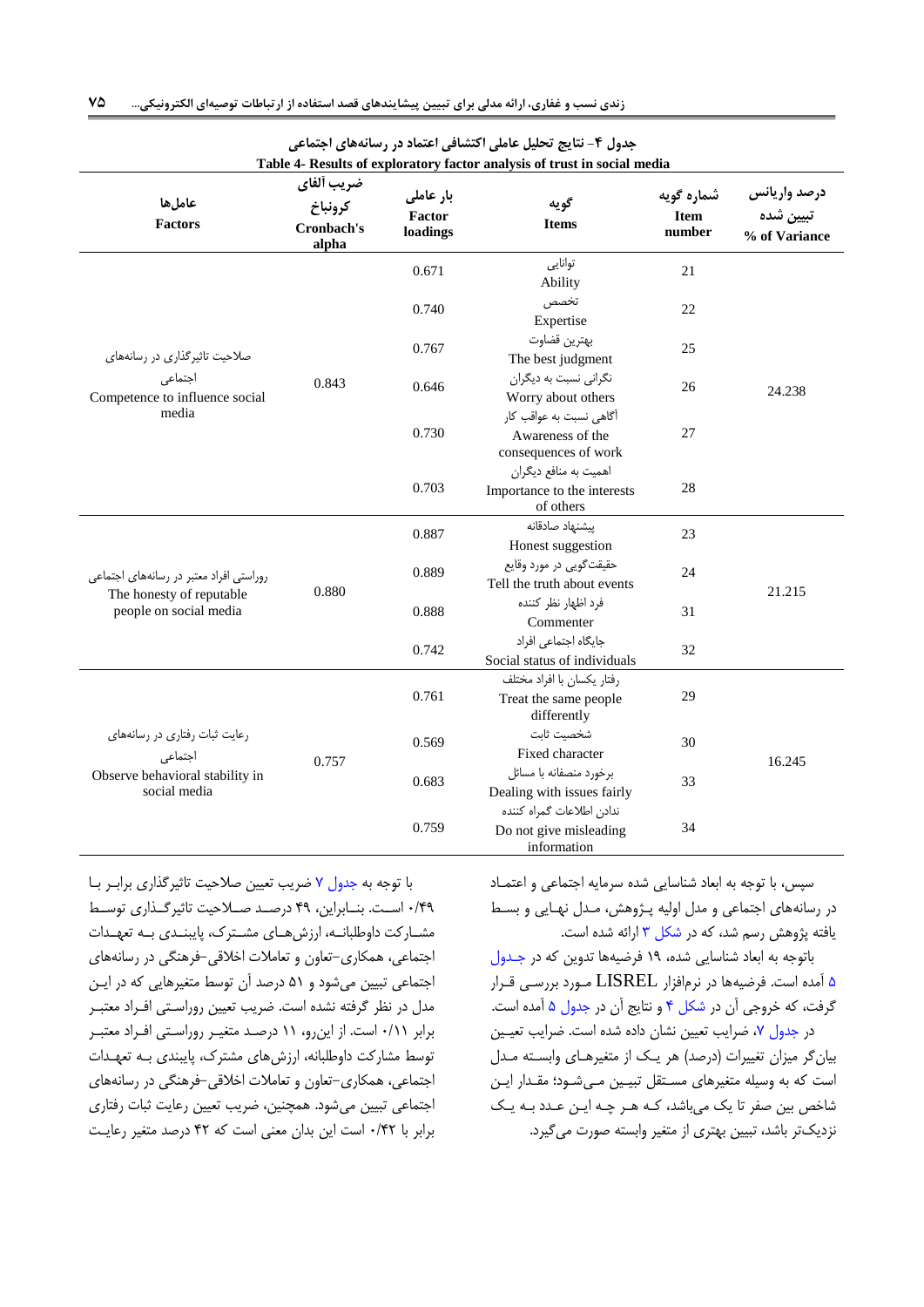ثبات رفتاری توسط مشارکت داوطلبانه، ارزش های مشترک، پایبندی به تعهدات اجتماعی همکاری-تعاون و تعامالت اخالقری -فرهنگری در رسانههای اجتماعی تبیین میشود. ضریب تعیین نگرش نسبت به ارتباطات توصیهای الکترونیکی برابر 2/46 است. بنابراین 46 درصد متغیر نگررش نسربت بره ارتباطرات توصریه ای الکترونیکری توسرط صلاحیت تاثیرگذاری، رعایت ثبات رفتاری، روراستی افـراد معتبـر در

رسانههای اجتماعی و پیشایندهای آنها تبیین مے شود. در نهایت، ضریب تعیین قصد استفاد از ارتباطات توصیهای الکترونیکری برابرر 2/70 است. از اینرو 70 درصرد متغیرر قصرد اسرتفاد از ارتباطرات توصیهای الکترونیکی در خرید محصوالت ارگانیک کشاورزی توسط نگرش نسبت به ارتباطات توصیهای الکترونیکی و پیشـایندهای آن تبیین می شود.



<span id="page-11-0"></span>**Figure 3- The final research model**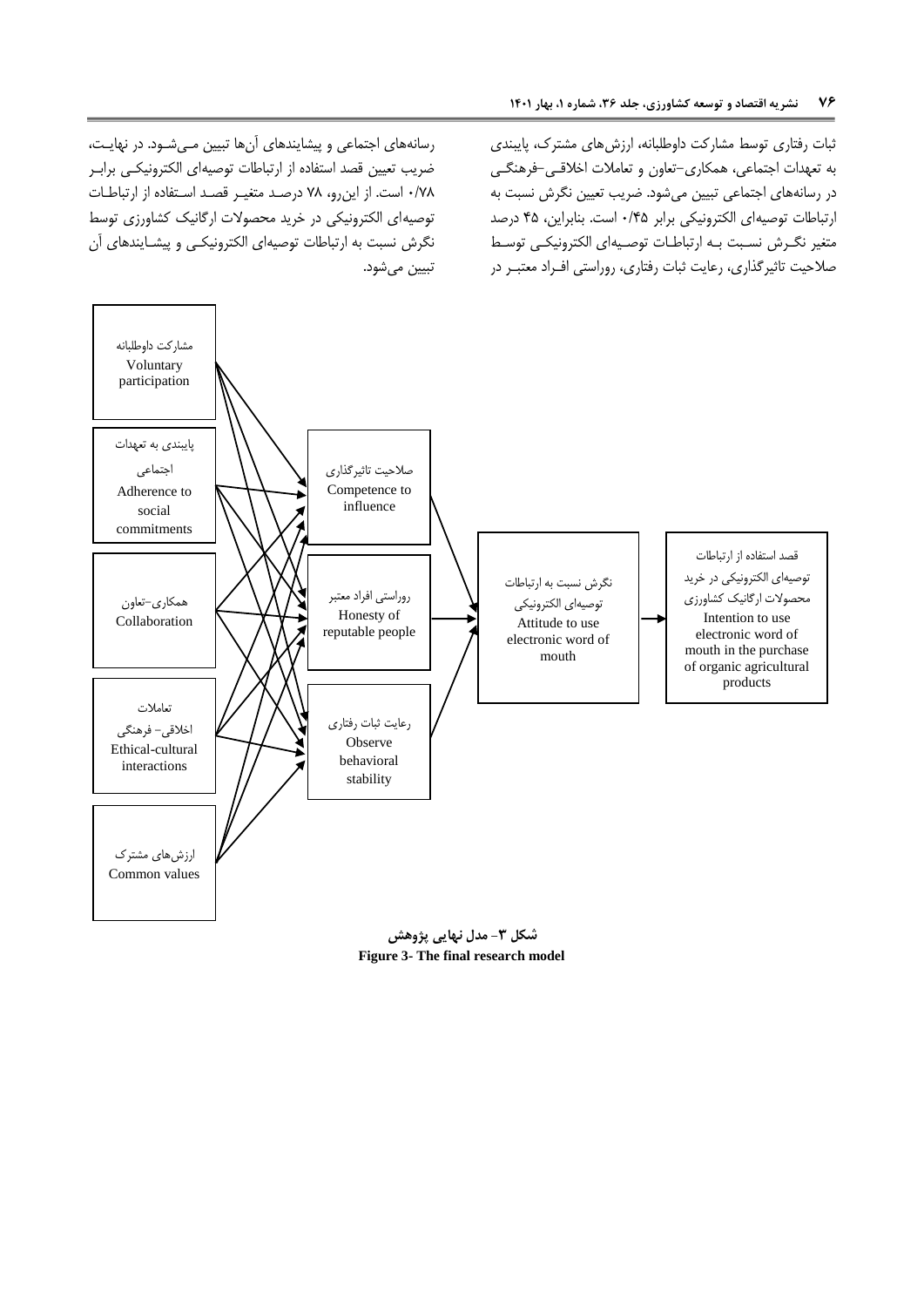

<span id="page-12-1"></span>**شکل -4 مدل نهایی پژوهش در حالت آزمون معنیداری Figure 4- The final research model in the test of significance**

<span id="page-12-0"></span>**جدول -5 فرضیات پژوهش Table 5- Research hypotheses**

| شماره<br>فرضيات<br><b>Hypotheses</b><br>number | فرضيات مدل<br><b>Model hypotheses</b>                                                                                                                                                                            | مقدار<br>تی<br><b>T-</b><br><b>Value</b> | صريب مسير<br>Path<br>coefficient | <b>Result</b>   |
|------------------------------------------------|------------------------------------------------------------------------------------------------------------------------------------------------------------------------------------------------------------------|------------------------------------------|----------------------------------|-----------------|
| 1                                              | مشارکت داوطلبانه در رسانههای اجتماعی بر صلاحیت تاثیرگذاری در آن تاثیر معنیدار دارد<br>Voluntary participation in social media has a significant impact on the<br>competence to influence it                      | $4.76***$                                | 0.48                             | تاىىد<br>Accept |
| 2                                              | مشارکت داوطلبانه در رسانههای اجتماعی بر روراستی افراد معتبر در آن تاثیر معنی دار دارد<br>Voluntary participation in social media has a significant impact on the honesty<br>of reputable people                  | 1.14                                     | 0.12                             | رد<br>Reject    |
| 3                                              | مشارکت داوطلبانه در رسانههای اجتماعی بر رعایت ثبات رفتاری در آن تاثیر معنی دار دارد<br>Voluntary participation in social media has a significant impact on behavioral<br>stability                               | $4.78***$                                | 0.53                             | تاييد<br>Accept |
| 4                                              | پایبندی به تعهدات اجتماعی در رسانههای اجتماعی بر صلاحیت تاثیرگذاری در آن تاثیر معنی دار دارد<br>Adherence to social commitments on social media has a significant impact on<br>the competence to influence it    | $3.24***$                                | 0.25                             | تاسد<br>Accept  |
| 5                                              | پایبندی به تعهدات اجتماعی در رسانههای اجتماعی بر روراستی افراد معتبر در آن تاثیر معنی دار دارد<br>Adherence to social commitments on social media has a significant impact on<br>the honesty of reputable people | $2.16*$                                  | 0.18                             | تاسد<br>Accept  |
| 6                                              | پاییندی به تعهدات احتماعی در رسانههای احتماعی بر رعایت ثبات رفتاری در آن تاثیر معنی دار دارد<br>Adherence to social commitments in social media has a significant impact on<br>behavioral stability              | $3.33***$                                | 0.29                             | تاسد<br>Accept  |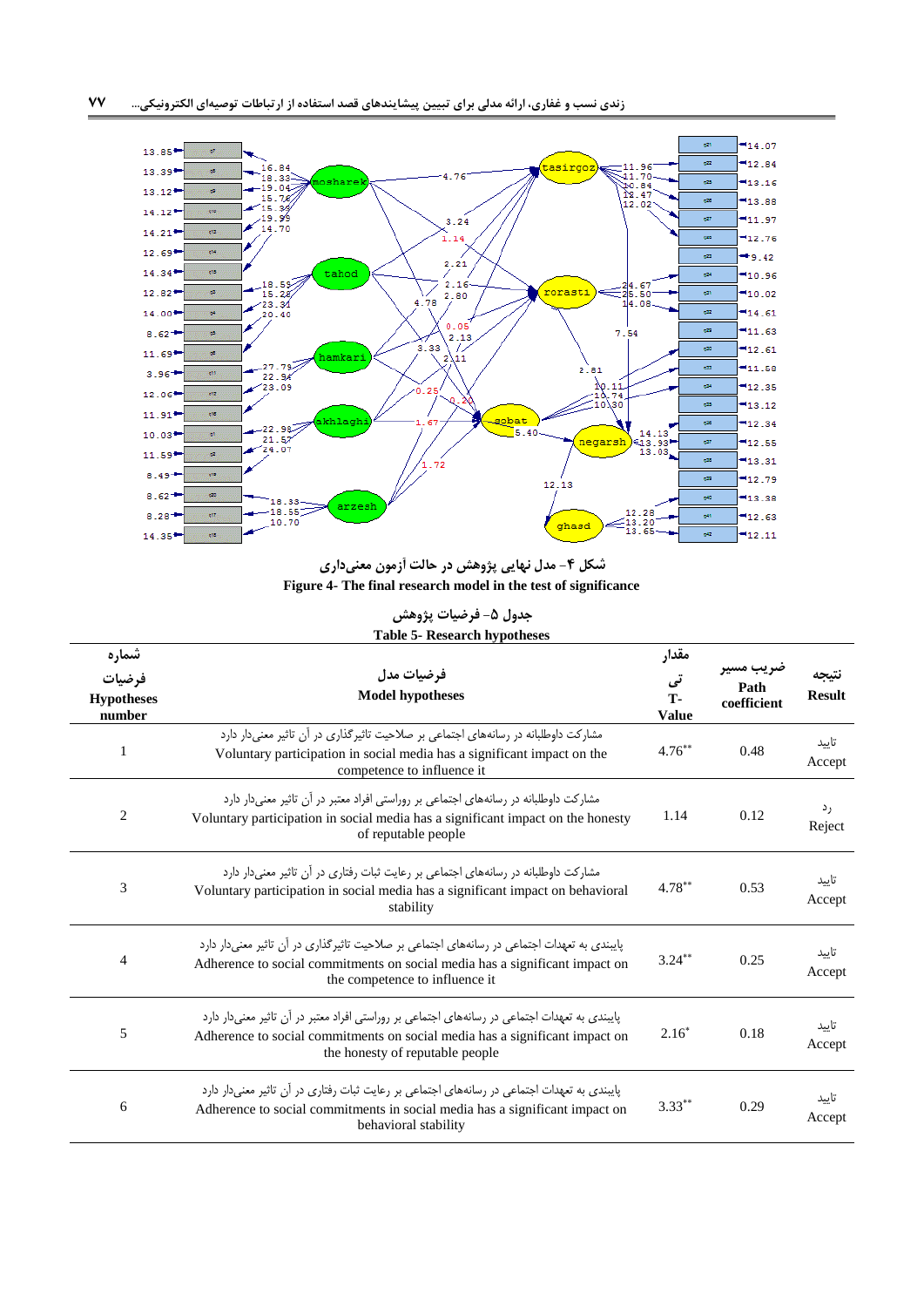| 7  | همکاری-تعاون در رسانههای اجتماعی بر صلاحیت تاثیرگذاری در آن تاثیر معنیدار دارد<br>Collaboration in social media has a significant impact on its competence to<br>influence                                                                                                                                          | $2.21*$    | 0.11 | تاييد<br>Accept |
|----|---------------------------------------------------------------------------------------------------------------------------------------------------------------------------------------------------------------------------------------------------------------------------------------------------------------------|------------|------|-----------------|
| 8  | همکاری–تعاون در رسانههای اجتماعی بر روراستی افراد معتبر در آن تاثیر معنیدار دارد<br>Collaboration in social media has a significant impact on the honesty of<br>reputable people in it                                                                                                                              | 0.05       | 0.00 | رد<br>Reject    |
| 9  | همکاری-تعاون در رسانههای اجتماعی بر رعایت ثبات رفتاری در آن تاثیر معنیدار دارد<br>Collaboration in social media has a significant impact on behavioral stability in<br>it                                                                                                                                           | 0.25       | 0.01 | رد<br>Reject    |
| 10 | تعاملات اخلاقی-فرهنگی در رسانههای اجتماعی بر صلاحیت تاثیرگذاری در آن تاثیر معنیدار دارد<br>Ethical-cultural interactions on social media have a significant impact on the<br>competence to influence it                                                                                                             | $2.80**$   | 0.16 | تاييد<br>Accept |
| 11 | تعاملات اخلاقی-فرهنگی در رسانههای اجتماعی بر روراستی افراد معتبر در آن تاثیر معنیدار دارد<br>Ethical-cultural interactions on social media have a significant impact on the<br>honesty of reputable people in it                                                                                                    | $2.11*$    | 0.13 | تاييد<br>Accept |
| 12 | تعاملات اخلاقی-فرهنگی در رسانههای اجتماعی بر رعایت ثبات رفتاری در آن تاثیر معنیدار دارد<br>Ethical-cultural interactions in social media have a significant impact on<br>behavioral stability                                                                                                                       | 1.67       | 0.11 | رد<br>Reject    |
| 13 | ارزشهای مشترک در رسانههای اجتماعی بر صلاحیت تاثیرگذاری در آن تاثیر معنیدار دارد<br>Common values in social media have a significant impact on the competence to<br>influence it                                                                                                                                     | $2.13*$    | 0.13 | تاييد<br>Accept |
| 14 | ارزشهای مشترک در رسانههای اجتماعی بر روراستی افراد معتبر در آن تاثیر معنیدار دارد<br>Common values on social media have a significant impact on the honesty of<br>reputable people                                                                                                                                  | 0.20       | 0.02 | رد<br>Reject    |
| 15 | ارزش های مشترک در رسانههای اجتماعی بر رعایت ثبات رفتاری در آن تاثیر معنی دار دارد<br>Common values in social media have a significant impact on behavioral<br>stability                                                                                                                                             | 1.72       | 0.14 | رد<br>Reject    |
| 16 | صلاحیت تاثیرگذاری در رسانههای اجتماعی بر نگرش نسبت به ارتباطات توصیهای الکترونیکی تاثیر<br>معنىدار دارد<br>Competence in influencing social media has a significant impact on attitude to<br>use electronic word of mouth                                                                                           | $7.54**$   | 0.47 | تاييد<br>Accept |
| 17 | روراستی افراد معتبر در رسانههای اجتماعی بر نگرش نسبت به ارتباطات توصیهای الکترونیکی تاثیر<br>معنے ردار دار د<br>The honesty of reputable people on social media has a significant impact on<br>attitude to use electronic word of mouth                                                                             | $2.81***$  | 0.16 | تاييد<br>Accept |
| 18 | رعایت ثبات رفتاری در رسانههای اجتماعی بر نگرش نسبت به ارتباطات توصیهای الکترونیکی تاثیر<br>معنے دار دارد<br>Behavioral stability in social media has a significant impact on attitude to use<br>electronic word of mouth                                                                                            | $5.40**$   | 0.31 | تاييد<br>Accept |
| 19 | نگرش نسبت به ارتباطات توصیهای الکترونیکی بر قصد استفاده از ارتباطات توصیهای الکترونیکی در خرید<br>محصولات ارگانیک کشاورزی تاثیر معنیدار دارد<br>Attitude to use electronic word of mouth have a significant impact on intention<br>to use electronic word of mouth in the purchase of organic agricultural products | $12.13***$ | 0.88 | تاييد<br>Accept |

\*  $P < 0.05$  \*\*  $P < 0.01$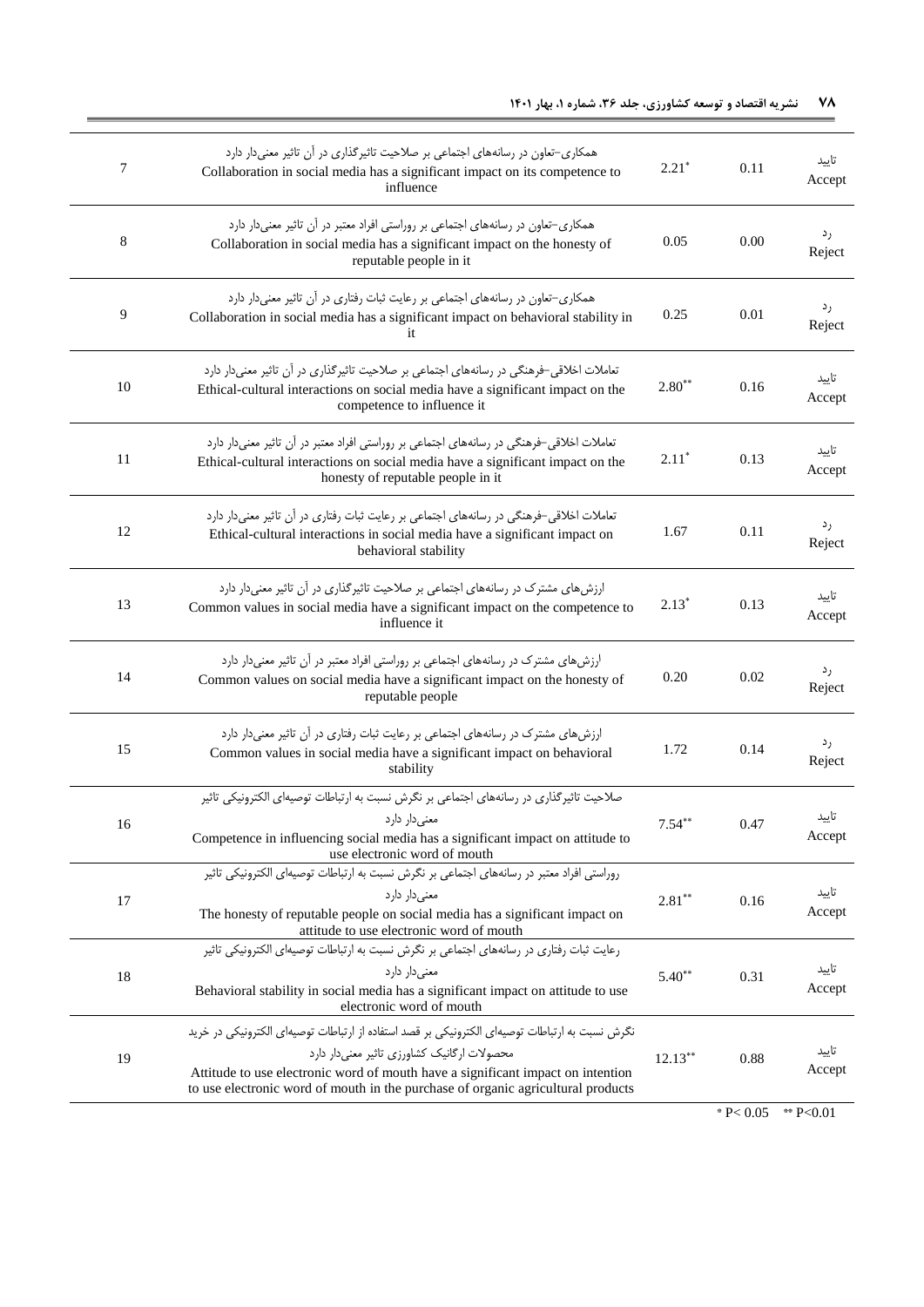| جدوں خ– براز س مقادیر ساخص و وصعیت پدیر س ارد مدل<br>Table 6- Fit index values of the model and state of acceptance/rejection |                                          |                           |                        |                                  |                                    |
|-------------------------------------------------------------------------------------------------------------------------------|------------------------------------------|---------------------------|------------------------|----------------------------------|------------------------------------|
| شاخص<br><b>Index</b>                                                                                                          | تناسب قابل قبول<br><b>Acceptable fit</b> | تناسب خوب<br>Good fit     | اعتماد<br><b>Trust</b> | سرمايه اجتماعي<br>Social capital | مدل يژوهش<br><b>Research model</b> |
| شاخص ریشه میانگین مربعات خطای برآورد<br>Root mean square error of approximation                                               | $.05 <$ RMSEA $\leq .08$                 | $0 \leq$ RMSEA $\leq .05$ | 0.068                  | 0.063                            | 0.061                              |
| نسبت کای اسکوئر به درجه آزادی<br>$\chi^2/df$                                                                                  | $2 < \gamma^2/\mathrm{df} \leq 3$        | $0 \leq \chi^2/df \leq 2$ | 3.00                   | 2.86                             | 2.78                               |
| شاخص نیکویی برازش<br>Goodness of fit index                                                                                    | .90 < GFI < .95                          | .95 < GFI < 1.00          | 0.93                   | 0.91                             | 0.87                               |
| شاخص برازش هنجار يافته<br>Normed fit index                                                                                    | .90 < NFI < .95                          | $.95 \leq NFI \leq 1.00$  | 0.95                   | 0.96                             | 0.94                               |
| شاخص برازش تطبيقى<br>Comparative fit index                                                                                    | $.95 \leq CFI \leq .97$                  | $.97 \le CFI \le 1.00$    | 0.97                   | 0.97                             | 0.96                               |
| شاخص ریشه میانگین مربعات استاندارد شده<br>Standardized root mean square residual                                              | $.05 <$ SRMR $\leq .10$                  | $0 <$ SRMR $< .05$        | 0.052                  | 0.054                            | 0.051                              |

<span id="page-14-0"></span>**جدول -6 برازش مقادیر شاخص و وضعیت پذیرش/رد مدل**

<span id="page-14-1"></span>

| <b>Table 7- Coefficient of Determination</b><br>متغىر<br>Variable | صريب ىعيين<br>$\mathbf{R}^2$ |  |
|-------------------------------------------------------------------|------------------------------|--|
|                                                                   |                              |  |
|                                                                   |                              |  |
|                                                                   |                              |  |
| صلاحیت تاثیر گذاری در رسانههای احتماعی                            | 0.49                         |  |
| Competence to influence social media                              |                              |  |
| روراستی افراد معتبر در رسانههای احتماعی                           | 0.11                         |  |
| The honesty of reputable people on social media                   |                              |  |
| رعایت ثبات رفتاری در رسانههای اجتماعی                             | 0.42                         |  |
| Observe behavioral stability in social media                      |                              |  |
| نگرش نسبت به ارتباطات توصیهای الکترونیکی                          | 0.45                         |  |
| Attitude to use electronic word of mouth                          |                              |  |
| قصد استفاده از ارتباطات توصیهای الکترونیکی                        | 0.78                         |  |
| Intention to use electronic word of mouth                         |                              |  |

## **نتیجهگیری و پیشنهادها**

محصوالت کشاورزی سالم و ارگانیک نقرش مهمری در سرالمت جامعه دارند و باید استفاده از این محصولات در جامعـه افـزایش پیـدا کند. استفاده از محصولات ارگانیک کشاورزی باعث توسعه سلامت و رونق کشاورزی میشود. با گسترش شبکهها و رسانههای اجتماعی ودنایی با محصوالت ارگانیک با سرعت و برا کیفیرت بهترری انجرام می گیرد. ایـن پـژوهش درصـدد ارائـه مـدلی بـرای قصـد اسـتفاده از ارتباطات توصیهای الکترونیکی در خرید محصوالت ارگانیک بود. زیرا برای اینکه توسعه محصوالت ارگانیک اتفاق بیفتد باید مردم خود این موضـوع را درک کـرده و بــه رواج ایــن موضــوع کمــک نماینــد. پیشایندهای زیادی می توان برای قصد استفاده از ارتباطات توصیهای الکترونیکی در خرید محصوالت ارگانیک کشاورزی در نظر گرفت. در این پژوهش با توجه به بررسی و مرور ادبیات ابعاد سررمایه اجتمراعی

در رسانههای اجتماعی، ابعاد اعتماد در رسانههای اجتمـاعی و نگـرش نسبت به ارتباطات توصیهای الکترونیکی به عنوان پیشایندهای قصرد استفاده از ارتباطات توصیهای الکترونیکی در خریـد محصـولات ارگانیک کشاورزی در نظر گرفته شد.

نتایج فرضیه اول و سوم پرژوهش بیران مری کنرد کره مشرارکت داوطلبانه در رسانههای اجتماعی بر صرالحیت تاثیرگرذاری و رعایرت ثبات رفتاری در آن تاثیرگذار است، اما فرضیه دوم مشارکت داوطلبانه در رسانههای اجتماعی بر روراستی افراد معتبر در آن مورد تاییـد قــرار نگرفت. مشارکت در رسانههای اجتمراعی زمرانی کره برا حرس نروخ دوستی و داوطلبانه برای دادن اطلاعات باشد بـه تـدریج باعـث ایـن میشود که شایستگی تاثیرگذاری بر روی افراد به وجود آید، لذا حضور افراد در شبکهها و رسانههای اجتماعی باعث تاثیرگذاری روی دیگران می شـود. در خصـوص محصـولات ارگانیـک مشـارکت افـرادی کـه اطالعات مناسب و جامع در خصوت ایرن محصروالت دارنرد باعرث تاثیرگذاری روی دیگران میشود. مشـارکت و حضـور افـراد، باعـث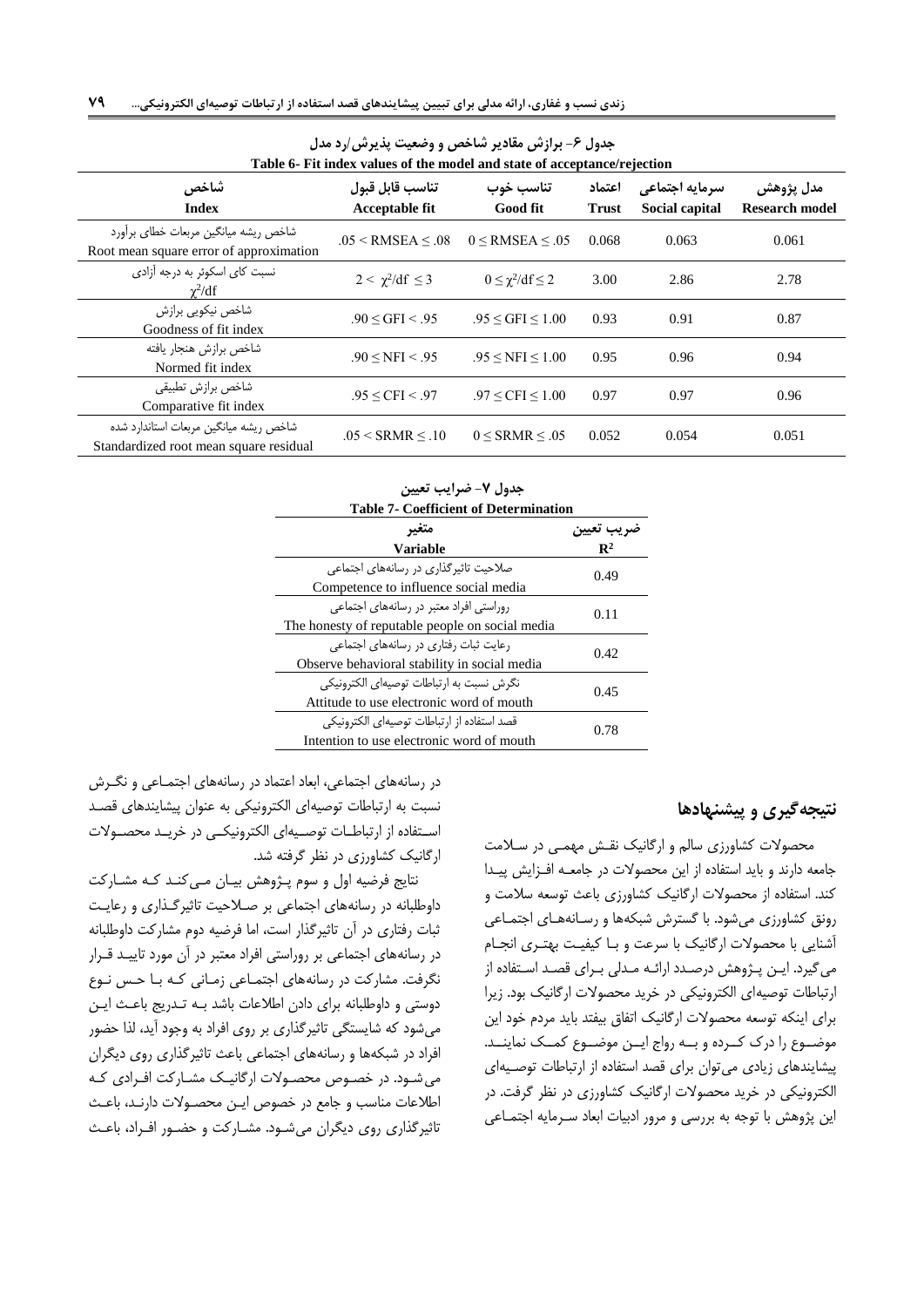انتقال تجربیات در خصوت معرفی محصوالت ارگانیرک مری گرردد و افراد بیشتری اطلاعات و تخصص در زمینه محصولات کشاورزی بـه دست میآورند. زمانی مشارکت تاثیرگذار است که افرادی که مشارکت به عمرل مری وورنرد در خصروت محصروالت ارگانیرک دارای ثبرات رفتاری باشند و از دادن اطلاعات گمراه کننده پرهیز کنند. در شبکهها و رسانههای اجتماعی به علت این که افراد به صورت مجازی برا هرم در ارتباط هستند، رعایت ثبات رفتاری در محیطهای آنلایـن مهــمتـر است.

نتایج فرضیه چهارم، پنجم و ششم بیان میکند کـه پایبنـدی بـه تعهدات اجتماعی در رسانههای اجتمـاعی بـر صـلاحیت تاثیرگـذاری، روراستی افراد معتبر و رعایت ثبات رفتاری آن تاثیرگذار است. افـرادی که پایبندی به تعهدات اجتماعی شامل شاخص های انجام کار درست، رعایت انصاف انجام دادن وظایف اجتماعی و حس مسرئولیت نسربت به جامعه دارا هستند؛ میتوانند به عنوان یک فرد دایسته به دیگرران کمک کنند و روی آنها تاثیر بگذارند. افرادی کـه نسـبت بـه جامعـه خود احساس مسئولیت می کنند، نسبت بـه سـلامتی دیگـران نگـران هستند؛ این حس تعهد و مسئولیت زمانی که در افراد شکل گرفتـه و توسط دیگران درک میشود، باعث ایجـاد یـک نقـش تاثیرگـذار در جامعه می شود. در معرفی محصولات کشاورزی تعهدات اجتماعی جایگاه ویژه دارد و افرادی که تعهدات بیشتری در زمینه سلامت افراد دارند، بهتر می توانند به عنوان یک فرد تاثیرگذار نقش داشته باشند. پایبندی به تعهدات اجتماعی باعث میدود فرد نسبت به جامعره خرود حس مسئولیت داشته باشد، این حس مسئولیت باعث میشود تـا فـرد پیشنهادات صادقانه و به دور از گزافره گرویی بدهرد. رعایرت تعهردات باعث میشود تا فرد از نظر اجتماعی صاحب جایگاه در مـورد معرفـی محصوالت ارگانیک بشرود. در رسرانه هرای اجتمراعی و محریط هرای آنلاین، ثبات و ندادن اطلاعات گمراه کننـده بسـیار مهـم اسـت و در صورتی که افراد بتوانند به این رسانهها اعتماد کنند، گسترش محصوالت ارگانیک با سرعت باالتری اتفاق میافتد.

فرضیه هفتم بیان می کند همکاری-تعاون در رسانههای اجتماعی بر صلاحیت تاثیرگذاری در آن تاثیرگذار است و فرضیه هشتم و نهـم، همکاری-تعاون در رسانههای اجتمراعی برر روراسرتی افرراد معتبرر و رعایت ثبات رفتاری در آن مورد تایید قرار نگرفت. افرادی که کمک به سایرین را سرلوحه خود قرار میدهند و در زمینه محصولات ارگانیک نیز تخصص و توانایی دارند، می توانـد نقـش پـر رنگـی در سالمت افراد دادته بادند. در مورد محصوالت ارگانیک همکاری افراد در توسعه این محصوالت بسیار حائز اهمیت است و افراد زمانی که در زمینه محصروالت ارگانیرک همکراری کننرد د ارای جایگرا و نقرش تاثیرگـذار در زمینــه محصــولات ارگانیــک مــیشــوند. بــا گســترش رسانههای اجتماعی تعاون در زمینه توسرعه محصروالت ارگانیرک برا سررعت بیشرتری در حرال انجرام اسرت و دسترسری بره افرراد دارای

تخصص تسهیل شده است.

نتـایج فرضـیه دهــم و یــازدهم تعــاملات اخلاقــی-فرهنگــی در رسانههای اجتماعی بر صالحیت تاثیرگذاری و روراستی افراد معتبر در ون تاثیرگذار است اما فرضیه دوازدهم تعامالت اخالقی-فرهنگری در رسانههای اجتماعی بر رعایت ثبات رفتاری مورد تایید قرار نگرفت. در کشور ما مسئله فرهنگ بسیار جایگاه ویـژهای دارد و افـرادی کـه بـه فرهنگ پایبند هستند؛ بیشتر در جامعه تاثیرگذار میبادند. زمرانی کره فرهنگ مشترک در جامعه جریان داشته باشد، افراد شـناخت بیشـتری نسبت به یکدیگر دارنرد و بهترر مری تواننرد همردیگر را درک کننرد و همینطور زمانی که فرهنگ مشترک و اخلاق در جامعـه مهـم باشـد، افراد نسبت به یکدیگر نگران بیشتری دارند و به عواقب کارهای خود بیشتر توجه مینمایند. گسترش فرهنگ استفاده از محصـولات سـالم باعث میدود تا افراد بیشتری در زمینه محصوالت ارگانیک مشارکت کنند. یکی از مشکالتی که در مورد محصوالت ارگانیرک وجرود دارد بزرگنمایی و اغراق در مورد فواید محصوالت ارگانیک است کره بایرد با برنامهریزی فرهنگری بزرگنمرایی در خصروت ایرن محصروالت را کاهش داد.

فرضیه سیزدهم بیان میکند ارزشهای مشرترک در رسرانه هرای اجتماعی بر صلاحیت تاثیرگذاری در آن تاثیرگذار است و فرضیه چهاردهم و پانزدهم ارزشهای مشترک در رسانههرای اجتمراعی برر روراستی افراد معتبر و رعایت ثبرات رفتراری در ون مرورد تاییرد قررار نگرفت. وجود اشتراکات و نزدیکی عقاید باعث می شـود، تـا دیگـران اهمیت بیشتری برای افراد داشته باشند. وقتی توصـیهشـوندگان ایـن حسن نیت را در فرد مقابل درک میکنند به تردریج ایرن فررد دارای نقش تاثیرگذاری بر روی افراد میشود. در رسانههای اجتماعی و محیطهای آنلاین نیز زمانی که افراد احساس کننـد کـه بـه یکـدیگر نزدیک هستند، بیشتر فعالیت میکنند و مشترکات باعث می شود تا افراد بهترین قضاوت و با نیت مثبت در محیطهای آنلایـن مشــارکت کنند.

نتایج فرضیه شانزدهم، هفدهم و هجدهم بیان میکند صلاحیت تاثیرگذاری روراستی افراد معتبر و رعایت ثبات رفتاری در رسانههرای اجتماعی بر نگرش نسبت به ارتباطات توصیهای الکترونیکی تاثیرگذار است. زمانی که افـراد دارای شـاخص هـای صـلاحیت تاثیرگـذاری و دارای توانایی و تخصص باشند و این توانایی و تخصص توسط افراد دیگر درک شده باشد، زمینهساز میشود تا دیگران ارتباطات توصیهای توسط این فرد را بپذیرند و صحبتهای آنها روی نگرششان کـه در واقع باور آنها نسبت به چیزی است، اثر بگذارد. زمـانی کـه افـراد در رسانههای اجتماعی و جامعه حقایق را مری گوینرد و ایرن افرراد دارای جایگاه اجتماعی مناسب باشند، ارتباطات توصیهای و پیشنهادات که به افراد داده می شود، پذیرفته می شود. محصولات ارگانیک کشاورزی در صورتی که توسط افراد دارای جایگـاه اجتمـاعی توصـیه شـود باعـث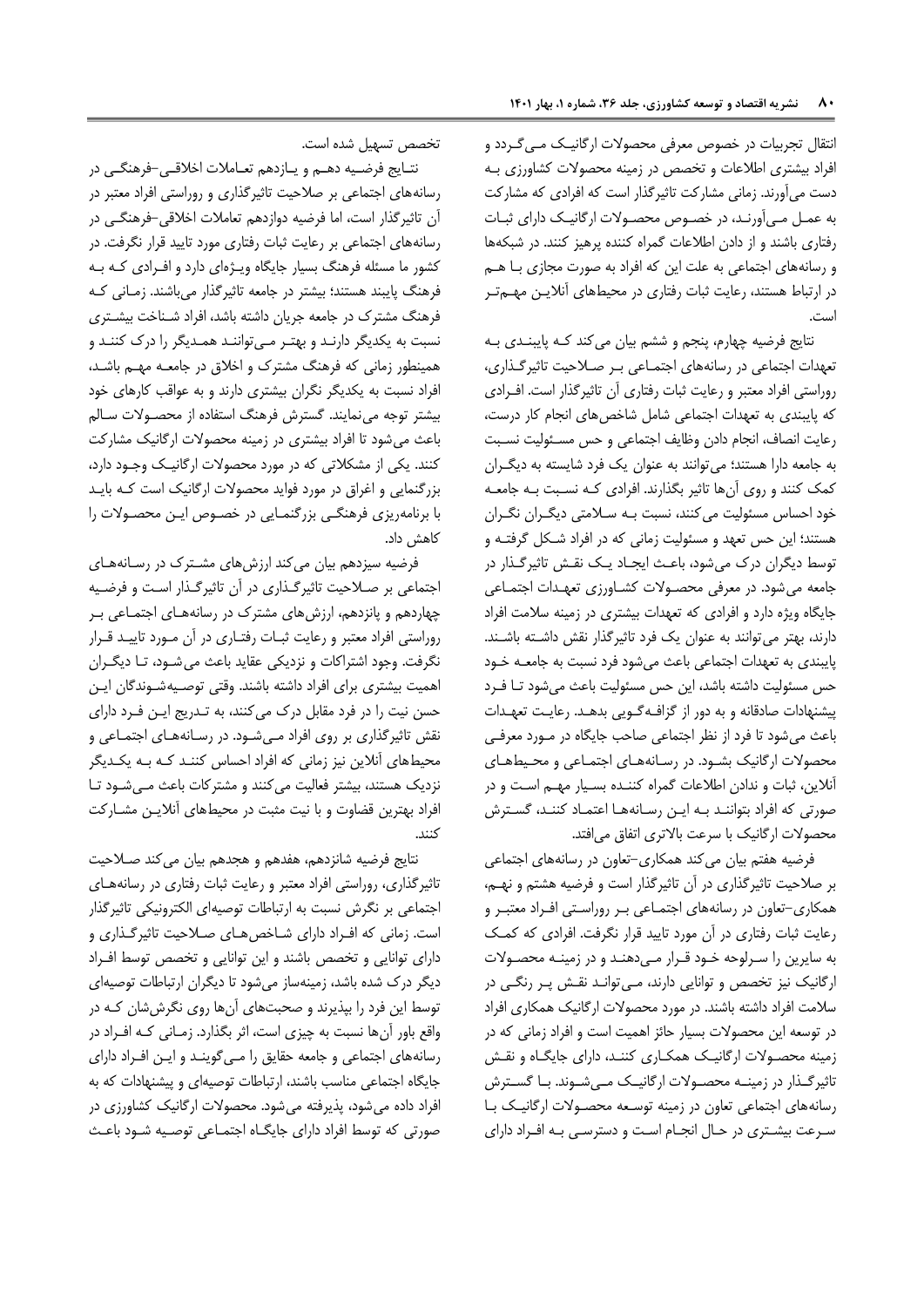الکترونیکی محصوالت ارگانیک کشاورزی باعث میدود ترا افرراد در مرورد محصروالت ارگانیرک در ذهرن خرود جایگراهی در مرورد ایرن محصوالت قرار بدهند. با گسترش دبکههرا و رسرانه هرای اجتمراعی تعـاملات روز بـه روز بیشـتر مـیشـود و نقـش ارتباطـات توصـیهای الکترونیکی پر رنگ می شود. نگرش به وجود آمده نسبت به ارتباطات توصیهای الکترونیکی، موجب قصد استفاده از ارتباطات توصیهای الکترونیکی محصوالت ارگانیک کشاورزی یا همان پذیرش اطالعرات توسط فرد قبل از خرید می شود. در واقع نگرش ایجاد شده در صورتی که مثبت باشد، باعث پذیرش اطلاعات در مورد محصولات ارگانیک کشاورزی می شود. قصد استفاده از ارتباطـات توصـیه|ی الکترونیکـی باعث گسترش استفاده از این محصولات و خرید آن می شود.

می شود، تا در ذهن مخاطب بهتر جای بگیرد و نگرش مثبت نسبت به این محصولات به وجود می آیـد. همچنـین، ثبـات رفتـاری باعـث نگرش مثبت نسبت به ارتباطات توصیهای الکترونیکی میدود؛ به این صورت که وقتی افراد درک کنند کره پیشرنهاددهند فرردی منصرف است و این عمل او از روی منفعت دخصی انجام نمری دهرد و سرعی دارد تا جامعه به سمت ردد و سالمت حرکت کند؛ باعث میدود ایرن پیام مورد قبول فرد قرار بگیرد.

فرضیه نوزدهم بیان میکند نگرش نسبت به ارتباطات توصریه ای الکترونیکی بر قصد استفاد از ارتباطات توصیهای الکترونیکی در خرید محصوالت ارگانیک کشاورزی تاثیرگذار است این فرضیه مورد تاییرد قرار گرفت. نگـرش بـه وجـود آمـده در مـورد ارتباطـات توصـیه|ی

**منابع**

- <span id="page-16-4"></span>1. Alalwan A.A., Rana N.P., Dwivedi Y.K., and Algharabat R. 2017. Social media in marketing: A review and analysis of the existing literature. Telematics and Informatics 34(7): 1177-1190. [https://doi.org/10.1016/j.tele.2017.05.008.](https://doi.org/10.1016/j.tele.2017.05.008)
- <span id="page-16-2"></span>2. Amersdorffer D., Bauhuber F., and Oellrich J. 2012. The economic and cultural aspects of the social web:<br>Implications for the tourism industry. Journal of Vacation Marketing 18(3): 175-184. Implications for the tourism industry. Journal of Vacation Marketing [https://doi.org/10.1177/1356766712449364.](https://www.cabdirect.org/cabdirect/abstract/20123295543)
- <span id="page-16-10"></span>3. Amore M.D. 2017. Social capital and family control. Explorations in Economic History, 65: 106-114. [https://doi.org/10.1016/j.eeh.2016.06.001.](https://doi.org/10.1016/j.eeh.2016.06.001)
- <span id="page-16-5"></span>4. Arquero J.L., del Barrio-García S., and Romero-Frías E. 2017. What Drives Students' Loyalty-Formation in Social Media Learning Within a Personal Learning Environment Approach? The Moderating Role of Need for Cognition. Journal of Educational Computing Research 55(4): 495-525. [https://doi.org/10.1177/0735633116672056.](https://idus.us.es/handle/11441/78297)
- <span id="page-16-13"></span>5. Ayeh J.K., Au N., and Law R. 2013. Predicting the intention to use consumer-generated media for travel planning. Tourism Management 35: 132-143. [https://doi.org/10.1016/j.tourman.2012.06.010.](https://doi.org/10.1016/j.tourman.2012.06.010)
- <span id="page-16-9"></span>6. Belanche D., Casaló L. V., Flavián C., and Schepers J. 2014. Trust transfer in the continued usage of public eservices. Information & Management 51(6): 627-640. [https://doi.org/10.1016/j.im.2014.05.016.](https://doi.org/10.1016/j.im.2014.05.016)
- <span id="page-16-3"></span>7. Carr J., Decreton L., Qin W., Rojas B., Rossochacki T., and wen Yang Y. 2015. Social media in product development. Food quality and preference 40: 354-364. [https://doi.org/10.1016/j.foodqual.2014.04.001.](https://doi.org/10.1016/j.foodqual.2014.04.001)
- <span id="page-16-11"></span>8. Casaló L.V., Flavián C., and Guinalíu M. 2011. Understanding the intention to follow the advice obtained in an online travel community. Computers in Human Behavior 27(2): 622-633. [https://doi.org/10.1016/j.chb.2010.04.013.](https://doi.org/10.1016/j.chb.2010.04.013)
- <span id="page-16-1"></span>9. Chaichy B. 2009. Organic farming: Healthy soil, healthy plants, healthy people. Monthly Livestock, Farming and Industry 117(2): 49–50.
- <span id="page-16-12"></span>10. Cheung C.M., Lee M.K., and Rabjohn N. 2008. The impact of electronic word-of-mouth: The adoption of online<br>
opinions in online customer communities. Internet Research 18(3): 229-247. in online customer communities. Internet Research 18(3): [https://doi.org/10.1108/10662240810883290.](https://doi.org/10.1108/10662240810883290)
- <span id="page-16-14"></span>11. Cheung C.M., Lee M.K., and Thadani D.R. 2009. The impact of positive electronic word-of-mouth on consumer online purchasing decision. In World Summit on Knowledge Society (pp. 501-510). Springer Berlin Heidelberg. [https://doi.org/10.1007/978-3-642-04754-1\\_51.](https://link.springer.com/chapter/10.1007/978-3-642-04754-1_51#Bib1)
- <span id="page-16-16"></span>12. Comrey A.L., and Lee H.B. 2013. A first course in factor analysis. Psychology Press. <https://doi.org/10.4324/9781315827506.>
- <span id="page-16-0"></span>13. FiBL/IFOM yearbook. 2021. The world of organic agriculture, Statistics and Emerging trend. Research Institute of Organic Agriculture FiBL. IFOAM- Organic International. Switzerland. Retrieved from: http:// www. Fibl.org.
- <span id="page-16-7"></span>14. Field J. 2007. Social Capital (Translated by Gholamreza Ghafari and Hossein Ramezani). Kavir. (In Persian) 15. Garosi, A. 2014. Mass Medias, social order and social capital, Police Order and Security 7(26): 87-106. (In
- <span id="page-16-6"></span>Persian)
- <span id="page-16-15"></span>16. Gvili Y., and Levy, S. 2018. Consumer engagement with eWOM on social media: the role of social capital. Online Informatio Review 42(4): 482-505. [https://doi.org/10.1108/OIR-05-2017-0158.](https://doi.org/10.1108/OIR-05-2017-0158)
- <span id="page-16-8"></span>17. Jun J., Kim J., and Tang L. 2017. Does social capital matter on social media? An examination into negative e-WOM toward competing brands. Journal of Hospitality Marketing & Management 26(4): 378-394.